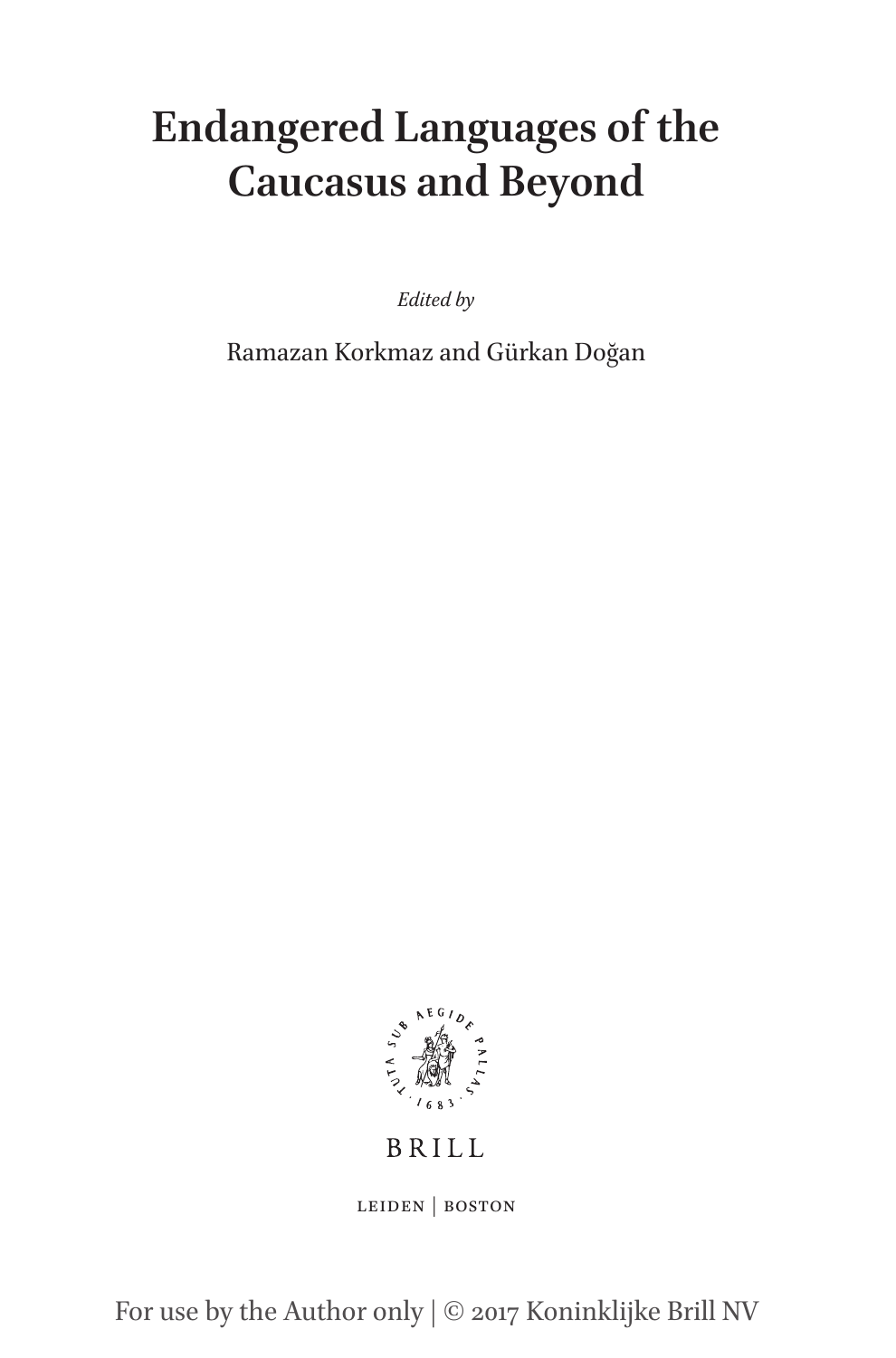# **Contents**

**Preface** vii

- **1 Consequences of Russian Linguistic Hegemony in (Post-)Soviet Colonial Space** 1 *Gregory D. S. Anderson*
- **2 The Contacts between the Ossetians and the Karachay-Balkars, According to V. I. Abaev and Marrian Ideology** 17 *Johnny Cheung*
- **3 Why Caucasian Languages?** 39 *Bernard Comrie*
- **4 International Research Collaboration on Documentation and Revitalization of Endangered Turkic Languages in Ukraine: Crimean Tatar, Gagauz, Karaim, Qrymchak and Urum Experience** 51 *İryna M. Dryga*
- **5 Cases-Non-cases: At the Margins of the Tsezic Case System** 60 *Diana Forker*
- **6 Language Endangerment in the Balkans with Some Comparisons to the Caucasus** 79 *Victor A. Friedman*
- **7 Instilling Pride by Raising a Language's Prestige** 91 *George Hewitt*
- **8 Unwritten Minority Languages of Daghestan: Status and Conservation Issues** 98 *Zaynab Alieva and Madzhid Khalilov*
- **9 Report on the Fieldwork Studies of the Endangered Turkic Languages** 108 *Yong-Sŏng Li*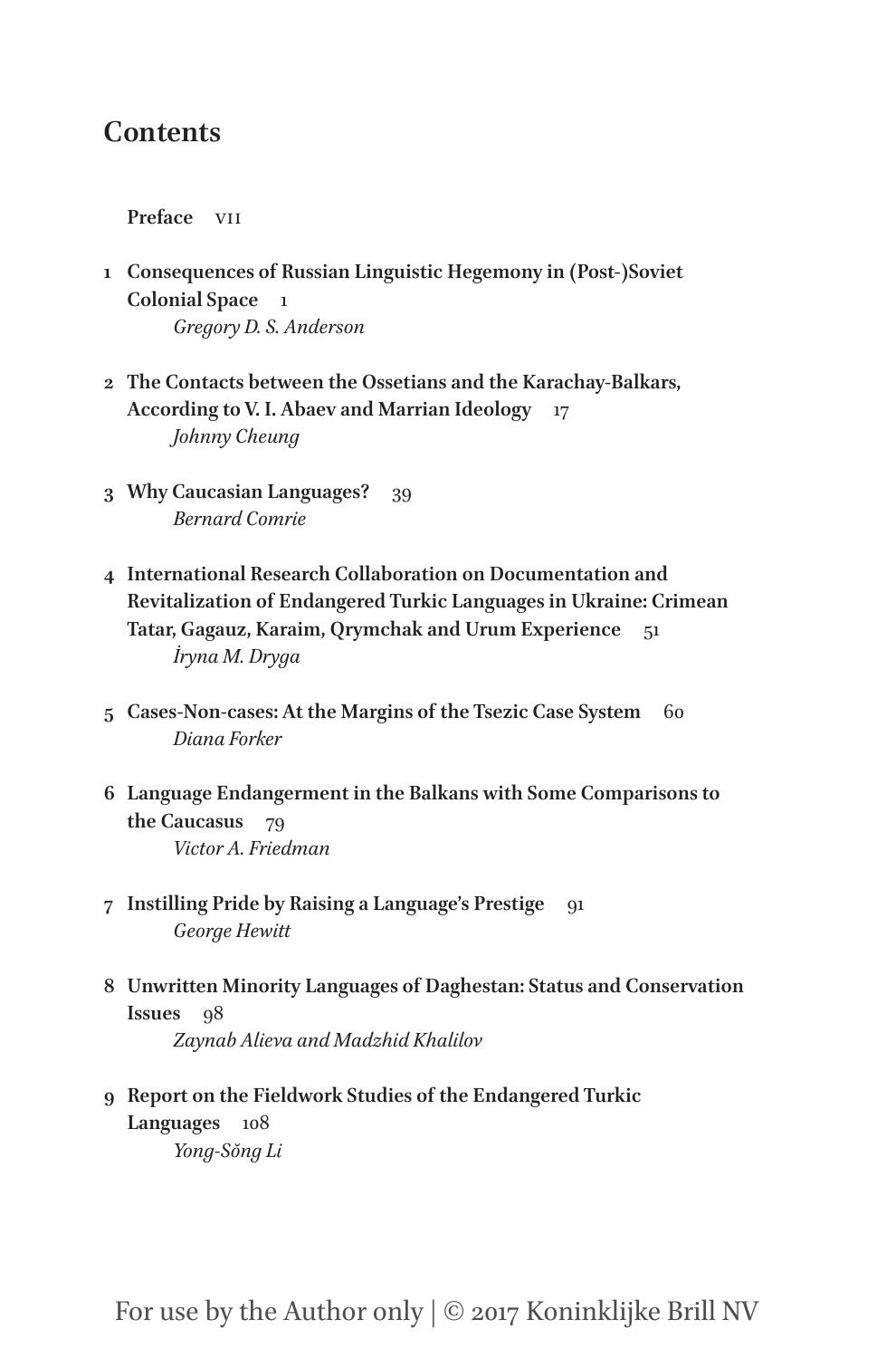- **10 Empire, Lingua Franca, Vernacular: The Roots of Endangerment** 122 *Nicholas Ostler*
- **11 Endangered Turkic Languages from China** 135 *Mehmet Ölmez*
- **12 The Death of a Language: The Case of Ubykh** 151 *A. Sumru Özsoy*
- **13 Diversity in Dukhan Reindeer Terminology** 166 *Elisabetta Ragagnin*
- **14 How Much Udi is Udi?** 187 *Wolfgang Schulze*
- **15 Language Contact in Anatolia: The Case of Sason Arabic** 209 *Eser Erguvanlı Taylan*
- **16 Language and Emergent Literacy in Svaneti** 226 *Kevin Tuite*
- **17 The Internet as a Tool for Language Development and Maintenance? The Case of Megrelian** 244 *Karina Vamling*
- **18 Linguistic Topography and Language Survival** 258 *George van Driem*
- **19 And So Flows History** 275 *Alexander Vovin*

**Index** 289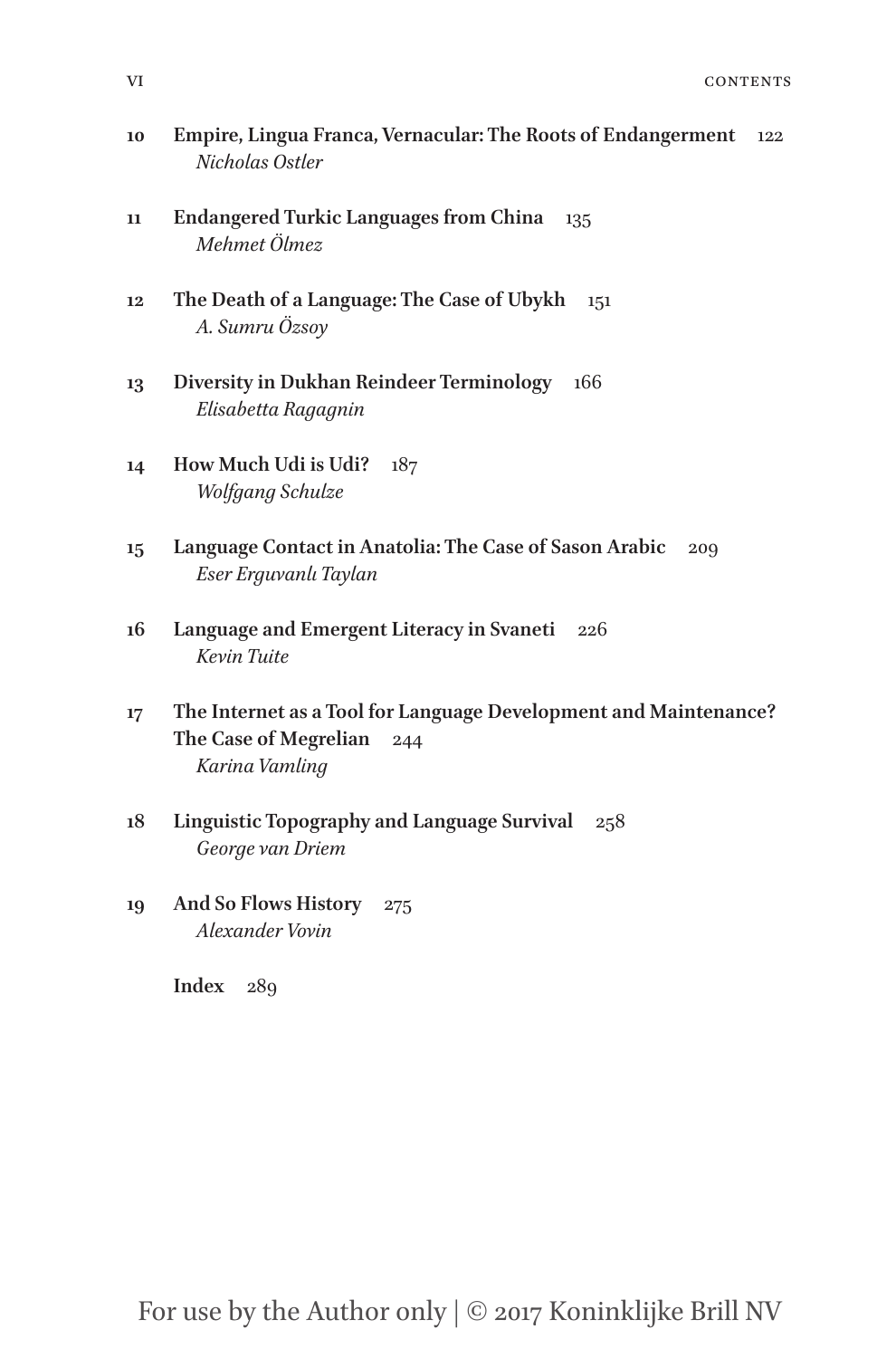## **Language and Emergent Literacy in Svaneti**

*Kevin Tuite*

#### **1 Introduction**

The Svan-speaking communities of Upper and Lower Svaneti have for centuries been identified as – and identify themselves as – Georgians, even though Svan speech is not mutually intelligible with Georgian. Depending on whom you ask, or what sources you consult, Svan has 15,000, or 50,000, speakers, or some number in between; is endangered, or is not; is a language, or merely a dialect of Georgian; and its speakers are, or are not, a distinct ethnic group.

Svan is the outlier in the Kartvelian family, having probably separated from the common ancestor in the Bronze Age. Svan shares the basic morphosyntactic profile of Georgian – bipersonal verb, three series of tense-aspect-mood paradigms, shifting case assignment by transitive and active intransitive verbs ("split-ergativity"), a rich variety of dative-subject constructions, the grammatical category of "version" – but has very divergent vocabulary (Tuite 1997). To give an impression of how impenetrable Svan sounds to Georgians from elsewhere, here is an excerpt from a Svan folk poem with parallel Georgian translation (Shanidze & Topuria 1939: 54)

| Svan text                          | Georgian translation          |  |
|------------------------------------|-------------------------------|--|
| cxemæd miča ži xok'ida             | tavisi mšvild-isari auyia,    |  |
| liz-ličedi č'ur xobina.            | svla-c'asvla dauc'q'ia.       |  |
| mešjæl mare mæg wešgd laxcwir,     | meomari k'aci q'vela uk'an    |  |
|                                    | dast'ova.                     |  |
| sgwebin otčæš, txum, esogæn.       | c'in gausc'ro, tavši moekca.  |  |
|                                    |                               |  |
| Gloss of Svan text                 | Free translation of Svan text |  |
| [bow.and.arrow:NOM his up he.has.  | 'He has taken up his bow      |  |
| taken                              | and arrow,                    |  |
| go-leave indeed he.has.begun       | He has set out.               |  |
| fighter man:NOM all:NOM behind he. | He left all the warriors      |  |
| left                               | behind,                       |  |
| before he.managed, head:DAT,       | He took the lead, he stood at |  |
| he.stood.to.them]                  | their head.'                  |  |
|                                    |                               |  |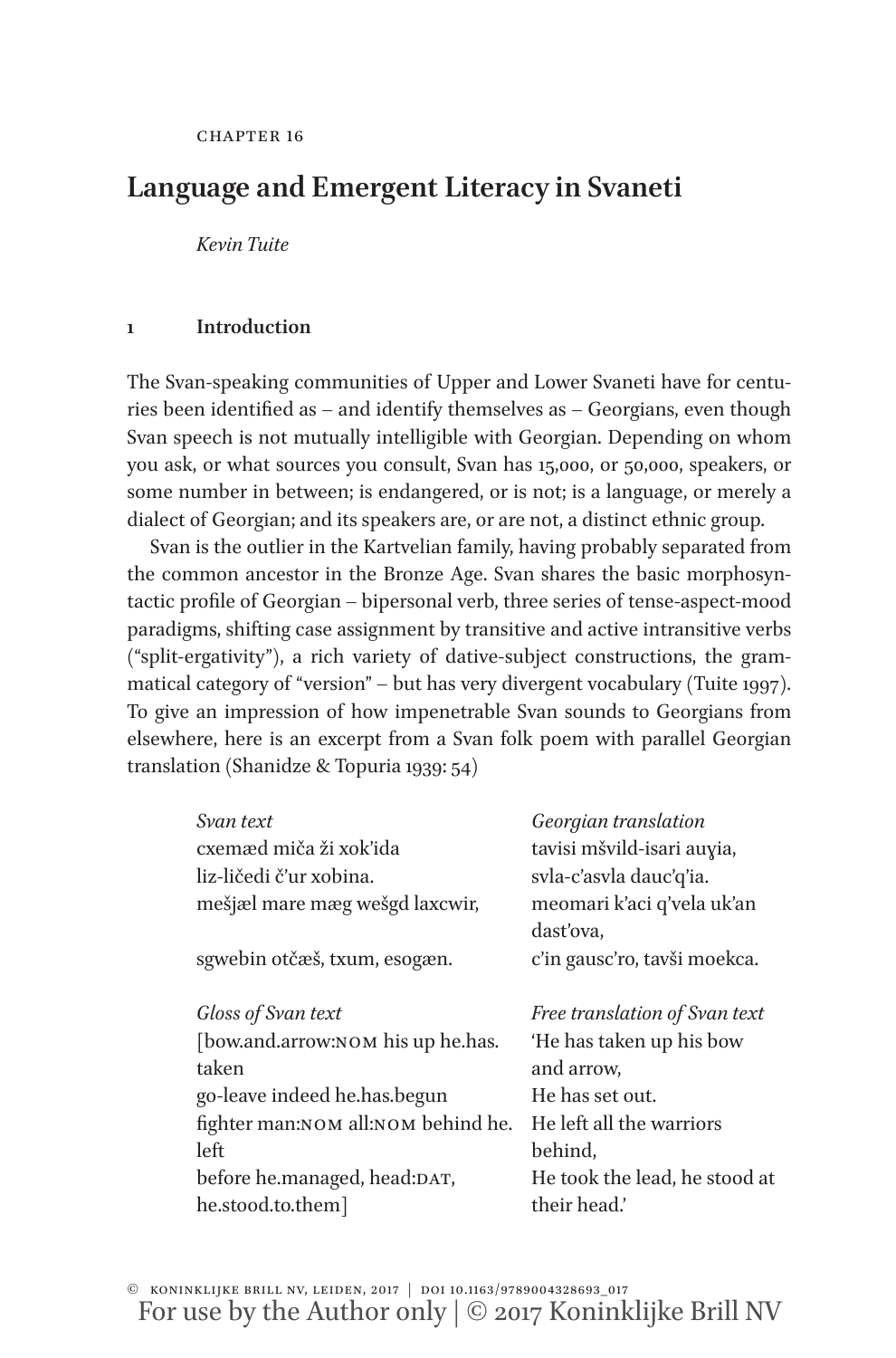The population of Svaneti in 2006 was 22889, of which 14270 in Upper Svaneti (Mestia Municipality) and 8619 in Lower Svaneti (Lentexi Municipality). By way of comparison, the population was estimated at 15000 in 1886, 9533 of whom lived in Upper Svaneti. One recent estimate of the number of Svan speakers gives a total of 26120, 14709 of whom speak an Upper Svan dialect (Lower Bal or Upper Bal), and the remainder (11411) speak Lower Svan (Lashx, Lent'ex or Cholur dialect) (Tschantladse, Babluani & Fähnrich 2003: 12).

Accounts of the present-day situation of the Svan language diverge significantly. An article in the October 2014 issue of *National Geographic* paints a pessimistic picture: an 86-year-old from the remote village Adishi is said to be "one of the few remaining fully fluent speakers of Svan", and a 14-year-old is quoted predicting that "the Svan language will disappear with my generation" (Larmer 2014). The latest version of *Ethnologue* (Lewis, Simons & Fennig 2015) credits Svan with 15000 speakers. Its vitality is evaluated at level 7 (shifting) on the EGIDS (*Expanded Graded Intergenerational Disruption Scale*), which indicates the assessment that the language "is not being transmitted to children". (By comparison, Mingrelian has 500K speakers & EGIDS rating 6a "vigorous"; Laz has 22K speakers & EGIDS rating 6b "threatened"). Gippert's 2005 report on "Endangered Caucasian languages in Georgia" is more optimistic. The size of the Svan speech community is estimated at 50,000, but Gippert and his colleagues noted a high incidence of code-mixing and code-switching with Georgian.

I have had the opportunity to observe Svan usage in Upper Svaneti (mostly in the commune of Latali), Lower Svaneti (during fieldwork in 1997), and in two communities of Svans who were relocated to lowland Georgia (Axali Xaishi & Jandari/Lemshvanier). In Lower Svaneti, children were mostly spoken to in Georgian, although I encountered a handful of older women in one of the more remote villages who spoke little if any Georgian. In Latali, children speak and are spoken to in Svan, but several people expressed concern about the extent to which a full command of Svan is being passed on to the youngest generation. One friend in his mid-40s explained that, whereas he and other of his age learned Georgian only after acquiring Svan as their mother tongue, the newest speakers appear to be Georgian-dominant. Svan is still the principal language within compact 'diaspora' settlements of Svans, many of which are composed of people from specific villages. Here as well I took note of children speaking Svan; I also had the opportunity to observe an instance of local conflict resolution, which took place mostly in Svan, although some participants preferred to speak Georgian. On the whole, the Svan language remains prevalent where Svans live compactly in homogenous communities,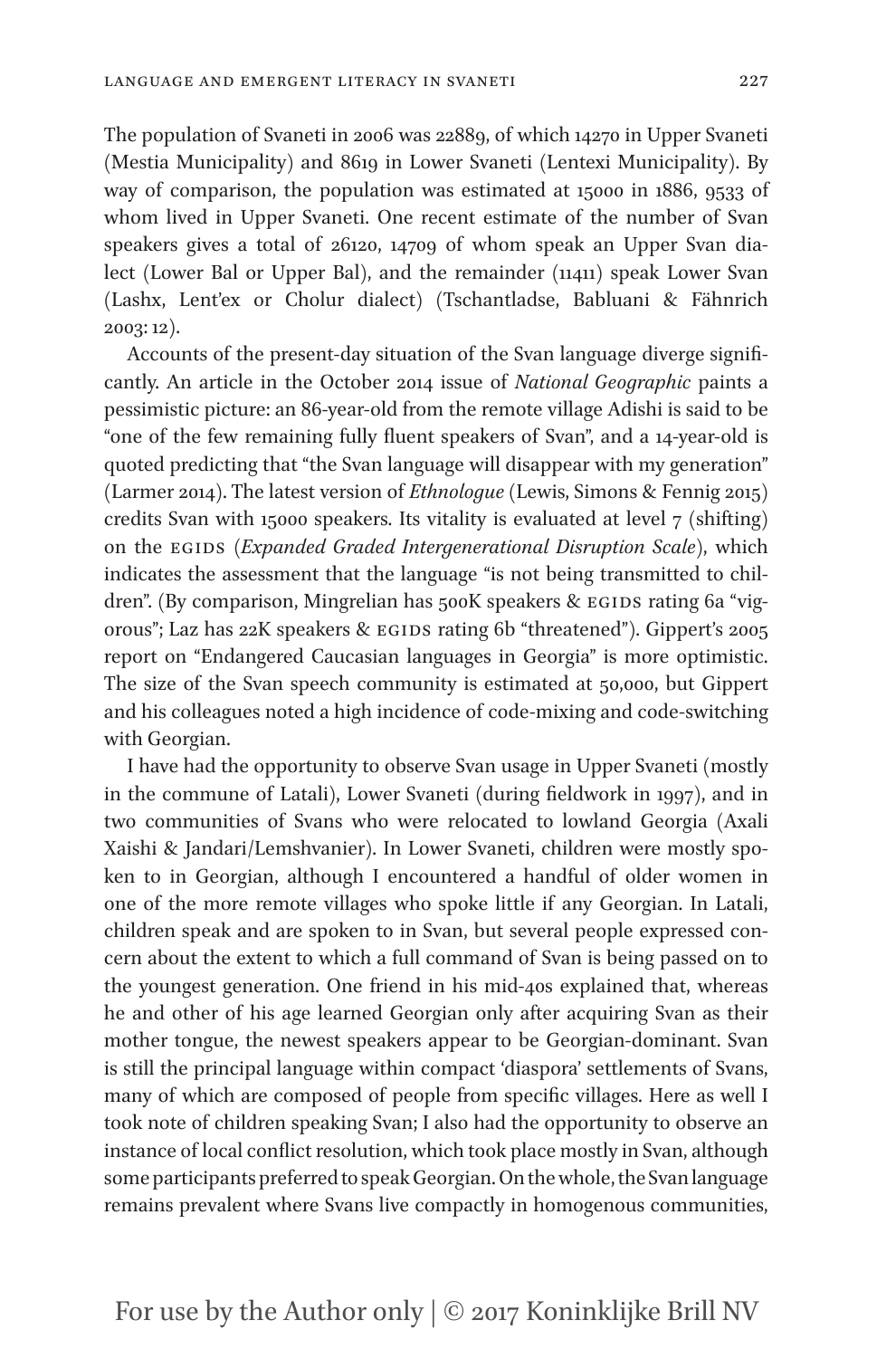but it is rarely heard when Svans move to the cities or migrate abroad in search of work.1

#### **2 The Emergence of Written Svan**

In a celebrated and much-quoted passage from Giorgi Merčule's *Life of Grigol Xandzteli* (c. 950), Kartli, at first the name of an East-Georgian state, was redefined as "the spacious country within which the liturgy is celebrated and all prayers are performed in the Georgian language" (*kartlad priadi kweq'anay aɣiracxebis, romelsa-ca šina kartulita enita žami šeic'irvis da locvay q'oveli ayesrulebis*). This larger territory, defined by a common liturgical language, included many districts in western Transcaucasia where vernacular languages other than Georgian were in use (Tuite 2008). By the 10th century, Svaneti was a flourishing center of Georgian Orthodox church-building and icon-making. Written documents and inscriptions from medieval Svaneti are in the Georgian language only (Ingoroq'va 1941; Silogava 1986, 1988).

Little attention was paid to the local vernaculars spoken by Georgian Orthodox communities, until Prince Vaxushti Bat'onishvili's 1745 *Description of the Kingdom of Georgia*. Since none of the vernaculars was used in writing, they were classified "by ear" as either some form of Georgian, or a different language. On the basis of a handful of words which phonetically resembled their Georgian equivalents, Mingrelian was characterized by Vaxusht'i as "degraded Georgian". Svan, however, was simply a different language, as was Abkhazian.

Mingrelians: "The great and prominent speak Georgian, although they also have their own language, like degraded Georgian" (*enit arian didni da c'arčinebulni kartuli enita, aramed akwst tvisica ena, gana c'amqdari kartulive* . . .; 783).

Svans: "They have their own language, but know Georgian as well" (*ena tvisi akwst sak'utari, gana uc'q'ian kartulica*; 788)

Abkhazians: "They have their own language, although the elites know Georgian" (*ena sak'utari tvisi akwst, aramed uc'q'ian c'arčinebulta kartuli*; 786)

<sup>1</sup> According to Richard Bærug (pers. comm.), the language situation in the provincial capital Mestia, which has become the center for a burgeoning tourist industry, difffers somewhat from that of the remaining Upper Svan villages. Georgian is widely used in everyday communication, and some children seem to prefer it to to Svan.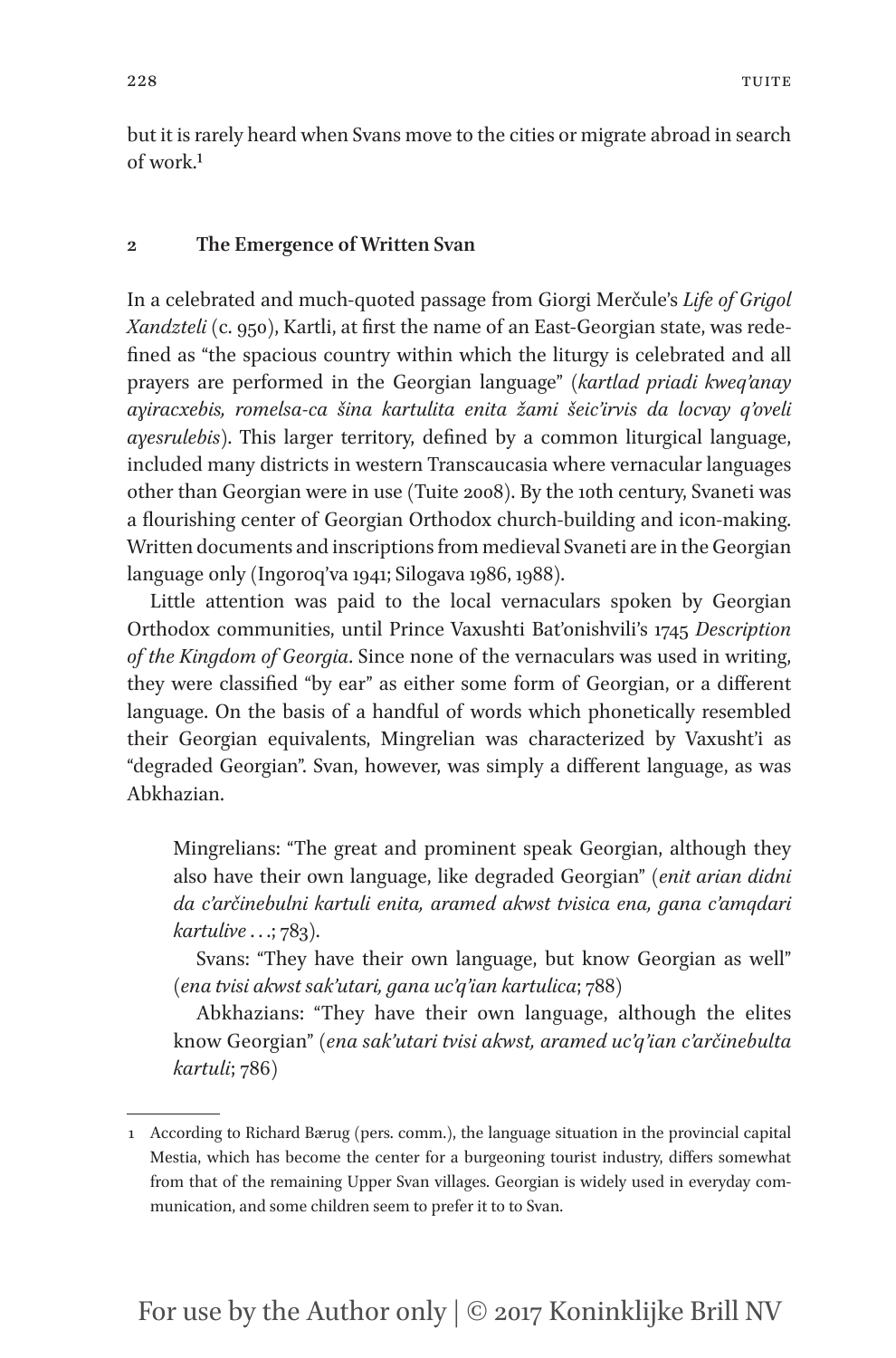A major breakthrough was made by the explorer Johann Güldenstädt (1787), who for the first time detected the Kartvelian affiliation of Svan on the basis of crudely-transcribed word lists. This laid the groundwork for the systematic description and comparison of the languages of the Caucasus, carried out with increasing intensity in the middle and later 19th century.

The genetic affinities established by the new field of historical linguistics were incorporated into the concept of Georgian national identity which came to prominence in the latter half of the 19th century, most notably in Jakob Gogebashvili's highly-influential primers for schoolchildren. In his primaryschool textbook *Bunebis k'ari* (22nd ed, 1912: 496-513, 537-547), Kartvelianspeaking Mingrelians and Svans are included in the Georgian people (*eri*), but the West-Caucasian-speaking Abkhazians and Indo-Iranian-speaking Ossetians are not.

With the exception of toponyms and personal names recorded in medieval documents from Svaneti, the words and short phrases collected by Güldenstädt and Klaproth during their expeditions to the Caucasus in the late 18th and early 19th centuries were the earliest attestations of the Svan language in the written medium. The first grammatical sketch of Svan was published by Rosen in 1847 (Cagareli 1873: 78-80). Rosen's Svan and Mingrelian examples are written in Georgian script with a few additional characters; Laz – although closely related to Mingrelian – was transcribed by Rosen in Arabic characters, as the data were collected in Ottoman territory. By the 1860's, Peter Uslar was collecting grammatical data from Svan speakers, some of which appeared posthumously in Vol. 10 of the *Sbornik materialov dlja opisanija mestnostej i plemën Kavkaza* (1890: V-LI). Although Uslar considered the Georgian alphabet particularly suited to the complex phonologies of Caucasian languages (*Otčet* 1864: 10), he devised a modified Cyrillic script, incorporating some Georgian letters.

One of the first appearances of the Uslar script was in an 1864 Svan primer intended for use in schools to be opened by the Society for the Reestablishment of Orthodox Christianity in the Caucasus [Obščestvo vosstanovlenija pravoslavnogo xristianstva na Kavkaze], which had been founded 4 years earlier (*Otčet* 1864: 11). Similar schoolbooks were prepared in Chechen, Abkhaz and Ossetic (Savenko 2010). The Svan primer, entitled *Lušnu anban* "Svan alphabet", contains spelling exercises for teaching the script to children, prayers, a catechism, and a trilingual glossary (Svan-Georgian-Russian).

At the time, the Svan peasantry was largely illiterate (Tepcov 1890: 64). Knowledge of spoken Georgian was unevenly distributed by geography and gender, reaching its peak among adult males in eastern and southern Svaneti (Nizharadze 1964: 169-172). Most women were monolingual. Nonetheless, the Cyrillic-based Svan literacy initiative was met with suspicion and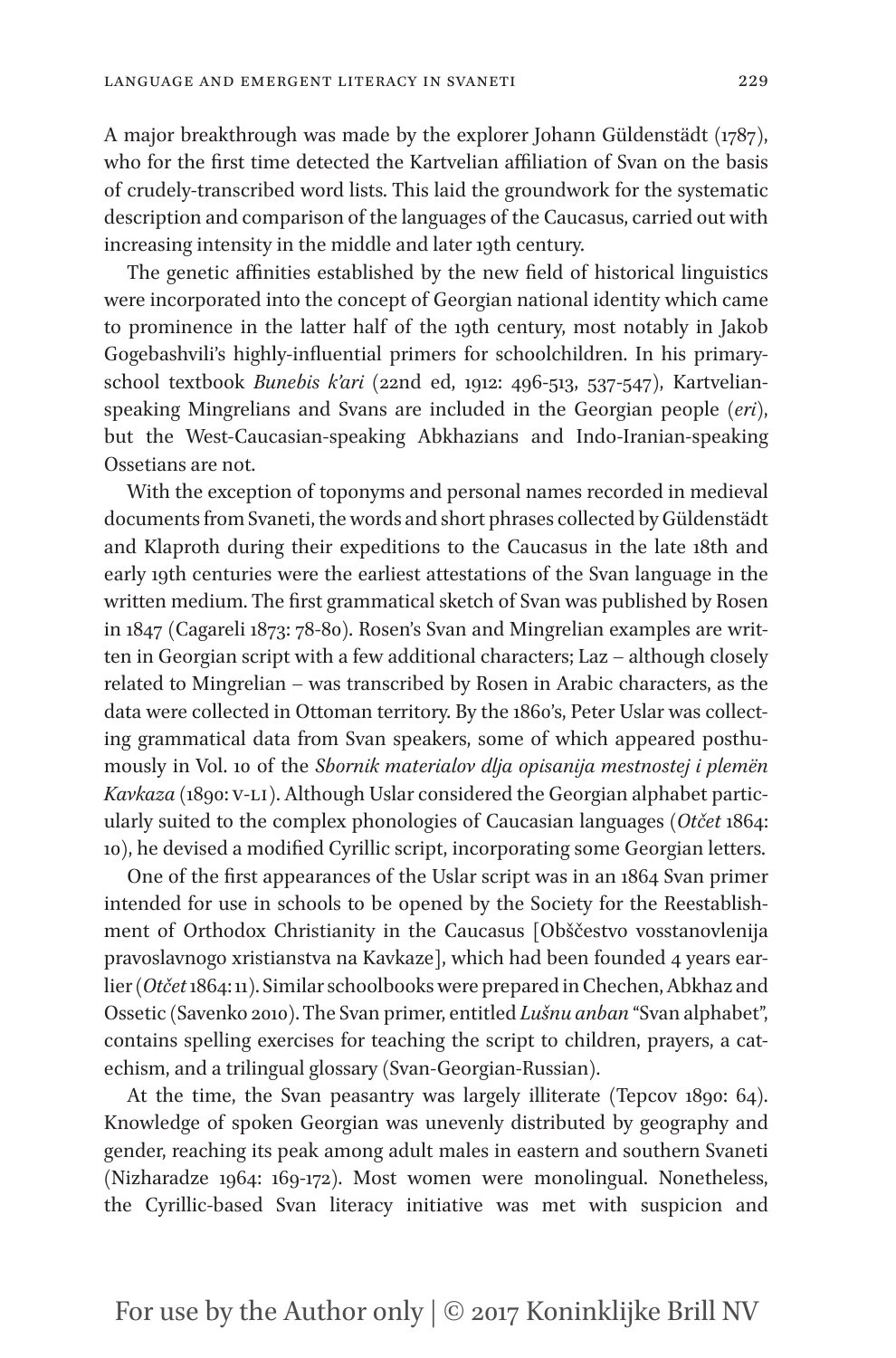hostility, notably from Besarion Nizharadze, an Orthodox priest who had been trained under the auspices of the Society.<sup>2</sup> The distancing of written Svan from written Georgian, and the intended use of Svan as a medium for Christian instruction, however well-intentioned, was understandably perceived by Georgian intellectuals as a step toward the dissolution of both Giorgi Merchule's Georgia (defined by a shared liturgical language), and Jakob Gogebashvili's Georgia (defined by linguistic affiliation to a single "mother tongue"), in the large body of the Russian Empire.3

Svan materials published in the *Sbornik materialov dlja opisanija mestnostej i plemën Kavkaza* from 1890-1910, including a Russian-Svan dictionary, were written in variants of the Uslar modified-Cyrillic alphabet (Gren 1890; Iv. Nizharadze 1890; G. & I. Nizharadze 1894; I. Nizharadze 1910). Beginning in 1910, a new journal appeared, *Materialy po jafetičeskomy jazykoznaniju*, directed by N. Ya. Marr, who brought in a very different policy for the presentation of texts in the non-literary Kartvelian languages. First, a modified Georgian script was adopted for Laz, Mingrelian and Svan materials. Second, these texts were not accompanied by translations. This practice was maintained throughout the Soviet period: the four-volume *Svan Prose Texts* series and *Svan Chrestomathy* contain no translations or glosses. $4$  Some linguists have surmised off the record that Svan-Georgian (and also Mingrelian-Georgian) bilingual editions and dictionaries were not produced in order to avoid giving the impression that Svans and Mingrelians are ethnically distinct from (other) Georgians. Whether or not this was in fact a motivating factor, the new text-presentation policy had at least one significant consequence. If the preceding phase in Svan literacy could be described as an opening outward, both by making Svan-language texts available to the broader scholarly community, and providing instructional materials to the Svans in their own language, the new phase

<sup>2</sup> Resistance increased in response to the stepped-up Russification campaign that followed the succession of Tsar Alexander III to the throne in 1881. Kiril Ianovski, director of the Caucasus Educational District (*Kavkazskij učenbyj okrug*) imposed the obligatory teaching of Russian in Georgian primary schools, and also declared that the medium of instruction in schools in Mingrelia should be Mingrelian, rather than Georgian, which was removed from the curriculum.

<sup>3</sup> Among those reacting negatively to the Tsarist literacy initiative for Kartvelian minority languages was the writer Vazha-Pshavela, in the 1902 poem *Vin aris k'aci?*: "He sows enmity between Kartli, Imereti and Kakheti [*names of Georgian provinces*], creates special alphabets for Mingrelia and Svaneti" (*sak'utar anbans šeudgens samegrelos da svanetsa*).

<sup>4</sup> For some reason, Svan *poetry* was an exception to this rule, as shown by the Georgian translations provided in the 1939 Shanidze-Topuria anthology, and the 12-volume Geo. Folk Poetry collection.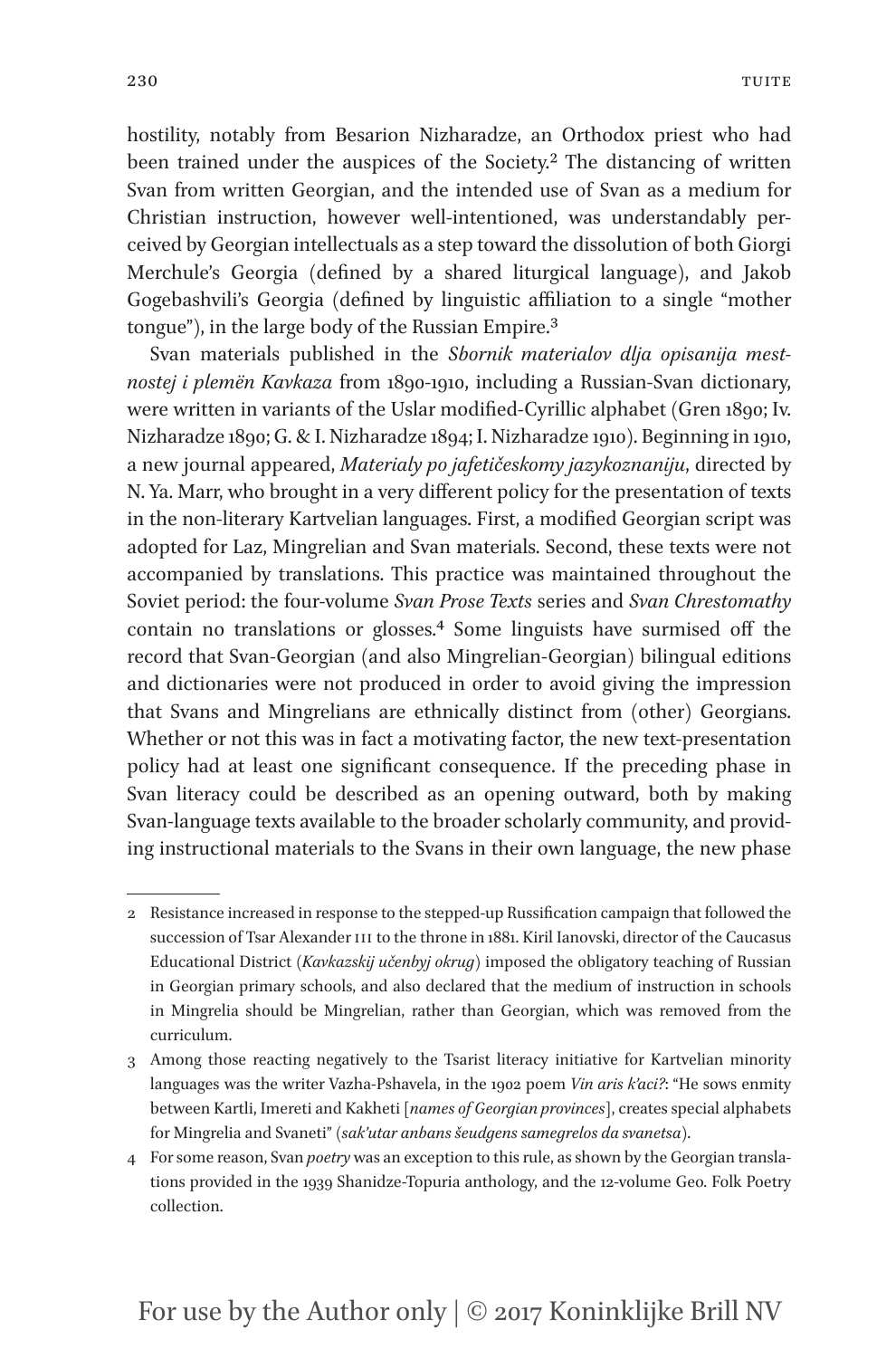would appear to have turned Svan writing inward. The Svan chrestomathies published from 1910 to the end of the Soviet era are accessible only to a small circle of Kartvelologists with the necessary training to decode them without an accompanying translation, and the Svans themselves. The medium of written Svan was limited to the transcription of oral literature and ethnographic descriptions originally produced in that language, and not to be used for any of the functions already assumed by Georgian.

The Svan orthography developed by Marr and his Georgian colleagues aimed at phonetic precision. In addition to the obsolete Old Georgian letters for  $[q]$  (< $\S$ >) and  $[i]$  (< $\omega$ >), new characters were created to represent long vowels (marked by a macron),  $[\mathcal{R}]$  (written as umlauted "a") and  $[\mathcal{A}]$  (< $\langle \mathcal{A} \rangle$ ). The linguists hesitated between "v"  $\langle \langle 3 \rangle$ ), "ü"  $\langle \langle 3 \rangle$  and a special character called "u-brigu" (< $\hat{J}$ >) to represent Svan [w], before settling on the last option. Even before Marr's new journal appeared, however, Gvedo Nak'an, a soldier from Upper Svaneti serving in what is now Turkish territory, worked out a Svan orthography of his own. Nak'an's 1908 diary, published in the first volume of the *Svan Prose Texts* series (Shanidze & Topuria 1939: 41-48), employed only the letters available in the standard Modern Georgian alphabet. The schwa vowel is simply omitted from the spelling, and  $[\alpha]$  is not distinguished from  $[a]$ . Long vowels are occasionally written with double letters, but often not distinguished from short vowels. The editors of the anthology "cleaned up" Nak'an's spelling to conform to their phonetically-precise orthographic standards for Upper Bal Svan, but his original spellings can be found in the endnotes (Shanidze & Topuria 1939: 459-462). Rather than being an approximative representation of Svan speech cobbled together by a semi-literate writer, Nak'an's orthography is surprisingly adequate, as long as the reader understands the inner workings of the language. The presence of the schwa vowel, for example, can almost always be predicted from phonotactic constraints on consonant sequences.5 The raising of [a] to [æ] is provoked by an  $\frac{1}{\alpha}$  or  $\frac{1}{\beta}$  in the following syllable in a word's underlying morphological structure. Georgian "v" is perfectly adequate for representing Svan  $[w]$ , since  $[v]$  and  $[w]$  are nonconstrastive allophones. Long vowels, which only occur in the Upper Bal and Lashx dialects, are not predictable, but their semantic load is low. Very few pairs of words are distinguished only by vowel length.

Thus, more than a century ago, two approaches to writing Svan were independantly devised: a phonetically exact but phonologically redundant system developed by and for linguists; and a phonetically imprecise but semantically

<sup>5</sup> Schwa was also not written in the spelling of Svan place names in medieval manuscripts, e.g. <lha> for Ləha, <pxt'ler> for Pxət'rer, etc. (Ingoroq'va 1941: 20, 129).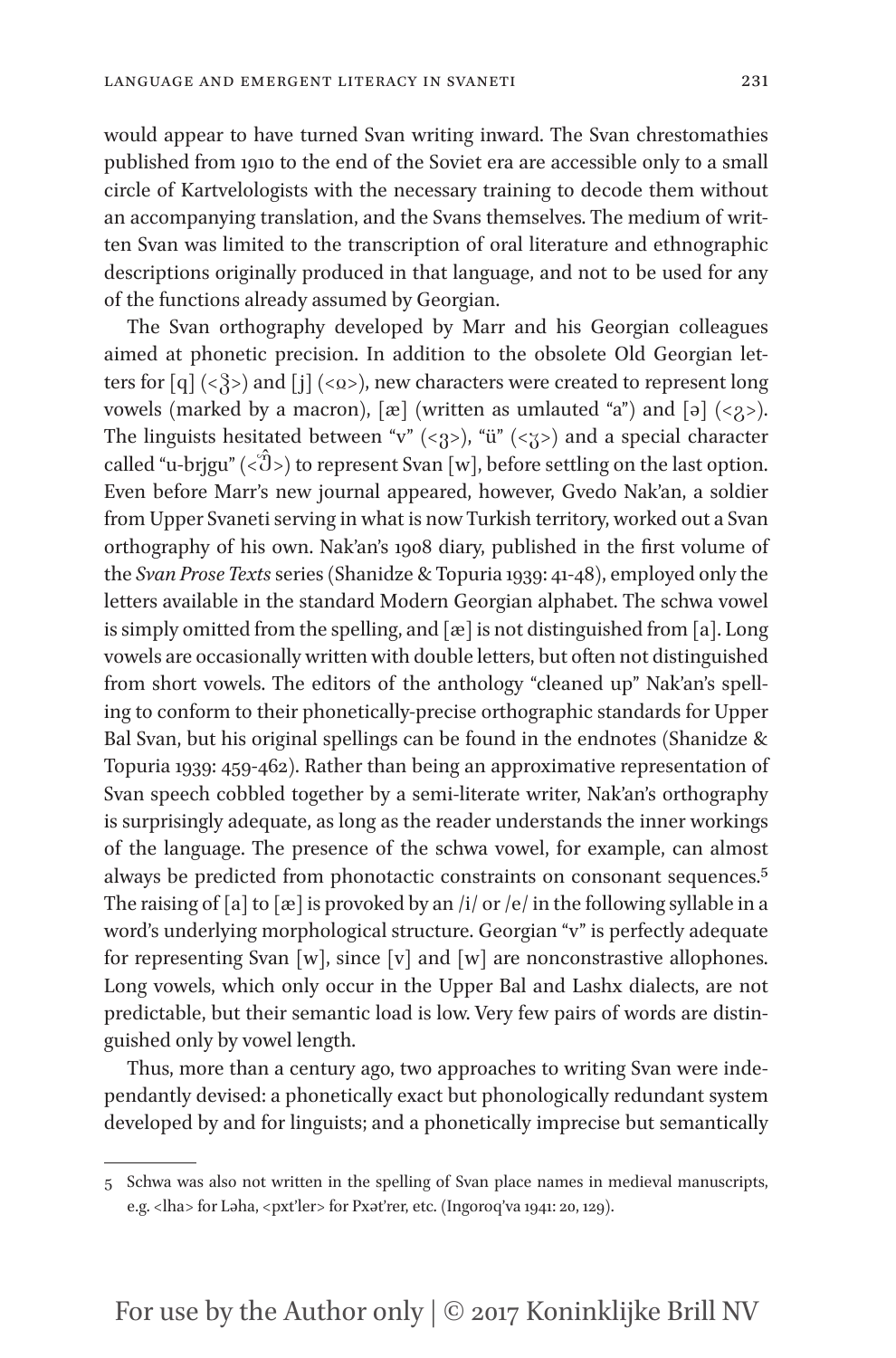adequate system created by and for Svan speakers. These are the two options confronting the new generation of Svan writers today, as will be discussed in the final section.

#### **3 Debates over Svan Language, Identity and Literacy**

The 1897 Russian Imperial census included the number of individuals (pop. 15756) using Svan speech ("narechie"), which was listed in the Kartvelian language category along with Mingrelian. Svans were also counted separately, as a subgroup of Georgians, in the 1926 USSR census (pop. 13218). They were not counted in Soviet censuses from 1939 onward, nor are Svans recognized as a distinct group in the post-Soviet Georgian republic. Interestingly, the Svans were counted separately in the 2002 and 2010 Russian Federation censuses (pop. 41 in 2002, 45 in 2010), and also included in the total count of Georgians.

The issue of whether the Svans represent a distinct national or ethnic group is also tied up with the curious debate  $-$  difficult for many outsiders to understand – about the status of their speech: is Svan a "language" or a "dialect"? The proponents of the latter opinion (see, for example, Putkaradze 2002, 2003) operate with an exclusivist concept of language inherited partly from Giorgi Merchule, who defined Georgia on the basis of a shared liturgical language; and the prominent 19th-century intellectuals Chavchavadze and Gogebashvili, who attributed a single "mother tongue" (*deda ena*, also the title of Gogebashvili's best-known school primer) to the Georgian people. A lessnoticed predecessor is the Soviet definition of nationality: Each officially recognized national group had a single "native language" (*rodnyj jazyk*), which had a written form, and which was used in at least the initial years of education. Furthermore, each individual was ascribed a single native language, whether or not they had equal or greater competence in other languages.

If one accepts these presuppositions, it follows that the identification of Svan as a "language" would be tantamount to recognizing the Svans as a nationality distinct from the Georgians. By identifying Svan and Mingrelian as "dialects" – even though acknowledging that they are not mutually intelligible with Georgian – Putkaradze and others who share his views assert that they serve the same function as Georgian dialects in the accepted sense (such as Pshavian, Tushetian or Gurian); that is, as nonliterary vernaculars vis-à-vis the single literary language of the Georgian nation. As did Gogebashvili, they define Georgianness on the basis of linguistic affiliation (speakers of Kartvelian languages) rather than a shared liturgical language. As one would expect, proponents of this view frequently recall the Tsarist educational policy of the 1880s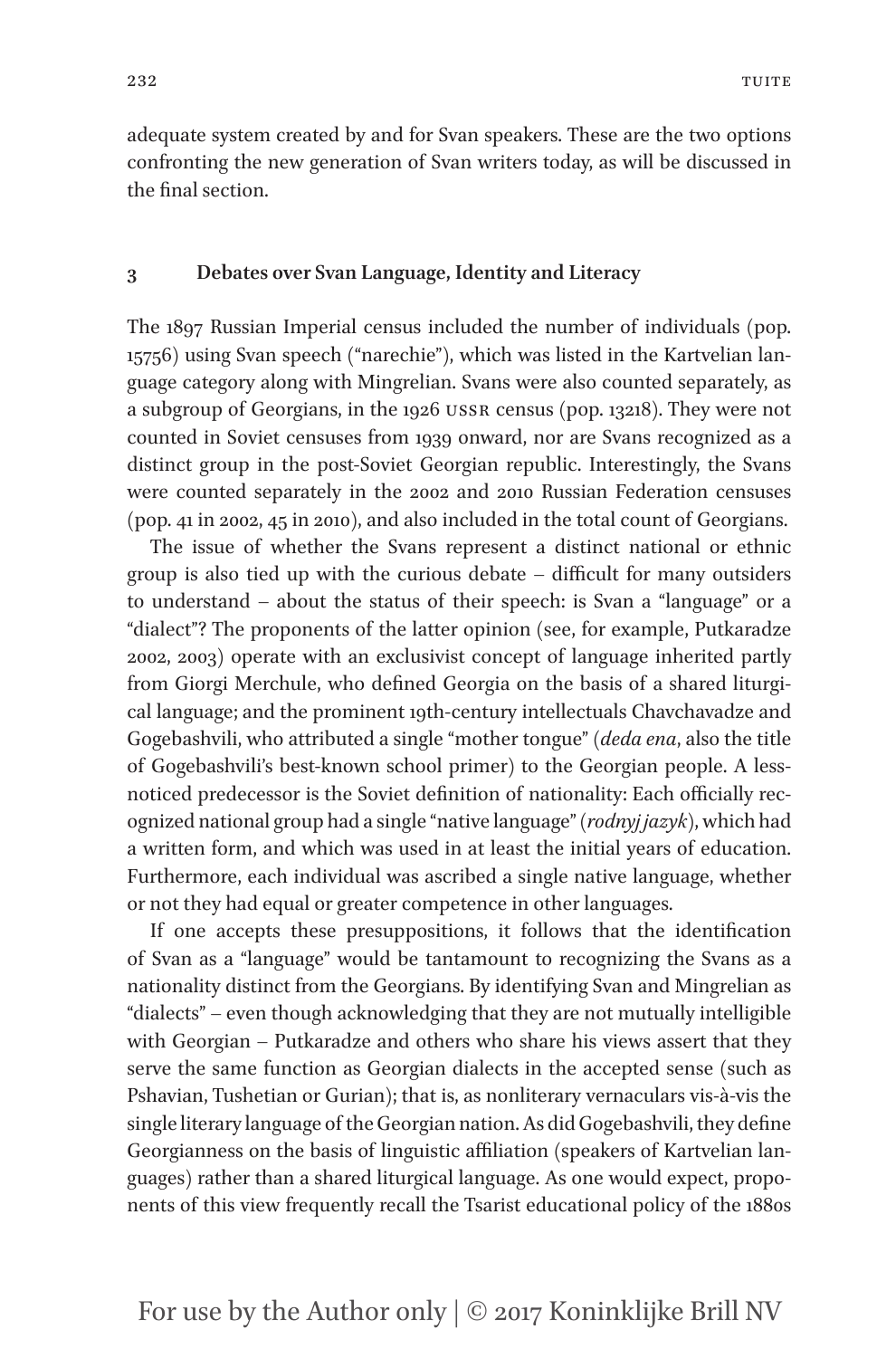and 1890s, and the simultaneous publication of Svan and Mingrelian texts in Cyrillic script, to justify their conviction that Russia is trying to stir up separatist sentiment among Mingrelians and Svans as part of a "divide and conquer" strategy in the South Caucasus.

Also arousing the suspicions of the Svan-as-Georgian-dialect camp are reports that translations of the Bible into Mingrelian and Svan are planned or even underway. This has drawn the attention of the Georgian Orthodox church hierarchy, which officially condemned the publication of religious texts in Kartvelian languages other than Georgian. The former Georgian ombudsman Sozar Subari drew heavy criticism – not least from the Church leadership – for having voiced support in 2005 for a projected Svan-language version of the New Testament (more on which later).

One prominent target is the European Charter of Regional and Minority Languages, which has yet to be ratified by Georgia 15 years after it joined the Council of Europe (Putkaradze, Dadiani, Sherozia 2010). The Charter obliges participating states to promote the use of regional languages in education, the justice system, public services, media and culture. As defined by Charter, however, the category of "regional or minority languages . . . does not include . . . *dialects of the official language(s) of the State*", further reinforcing the position of those who refuse to acknowledge Svan as a language.

#### **4 Present-Day Language Practice and Emergent Svan Literacy**

Even as debate continues over the status and role of the Svan language, a new manifestation of Svan literacy is emerging, which seeks to slip between the Scylla of Georgian exclusivity, and the Charybdis of standardization – which would entail the selection of one of the Svan dialects as the basis of the written language, normalization of the orthography, decisions about what is or is not "correct" Svan vocabulary and grammar, and the fixing of ground rules for the creation of new words. More significantly, none of the contributors to contemporary Svan writing gives the slightest indication that their practice is in any way incompatible with their identity as Georgians. In this concluding section, I will present three recent initiatives in Svan writing.6

<sup>6</sup> This is by no means an exhaustive list. Other instances of present-day written Svan usage include blogs by local doctors on topics such as hepatitis and cancer; comments on Svan-themed videos on YouTube; and posters announcing a skiing contest in Upper Svaneti.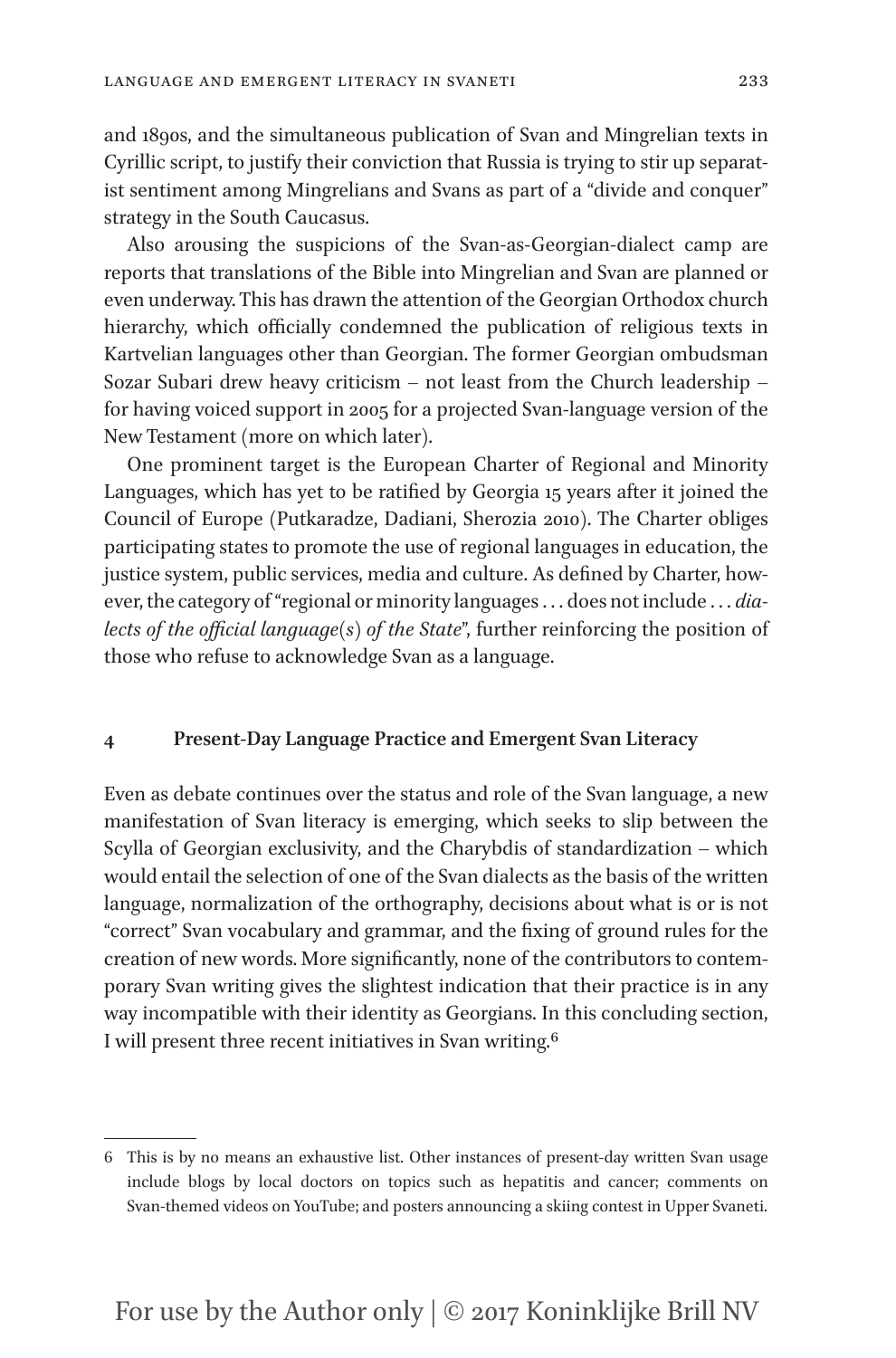#### **(i)** *The Svan New Testament*

A draft of the translation is presently in circulation, but there are no plans to my knowledge to publish it. For understandable reasons, the participants in this project prefer to remain anonymous for the time being. The translation is in a variety of the Lower Bal dialect, with an orthographic style that adheres closely to the transcription norms used by Georgian Kartvelologists – notably, with respect to the representation of the schwa vowel, and the usage of "u-brjgu"  $\langle \tilde{u} \rangle$  to represent /w/ (which most present-day Svans write with the Georgian letter  $\langle v \rangle$ ).<sup>7</sup> The draft contains numerous alternative renderings (in parentheses), and occasional citations from Georgian, Russian and German versions of the New Testament. Here are two verses from the Gospel of St Matthew (chap 1: 18-19):

<mateš läxenär, mänk'viš txŭim> (Matthew's gospel, first head/ chapter)

**<18. i ieso krisdeš litŭene amži (lasŭ) atxŭid: miča di märiam iosebiš ləq'dän lasŭ i mine ušxvarte liqdäld märiam čolɣanŭeli c'q'ilän kunxenka.>** 

(And Jesus Christ's birth thus (was) happened: His mother Mary was Joseph's betrothed and before their coming to each other, Mary has become pregnant from the Holy Spirit)

**<19. i ioseb, miča č'äš (leč'šəri), mac'vdi (mare) lasŭ, i made xek'vad eča liušxe i ušdil ka lipšŭdes laxp'ire (//ka lipšŭded gŭi laxad).>**

(And Joseph her husband (fiancé), was an upright (man), and did not want to expose her, and he intended to secretly release her (//out release-ADV heart come-to-him))

The Svan terms for "gospel" and "chapter" are calqued from Georgian *saxareba* "joyful news" and *tavi* "head, chapter", respectively. In verse 19, the translator appears to hesitate between /la=x-p'ir-e/, employing a root borrowed from Georgian *a-p'ir-eb-s* "intends", and the more idiomatic /gwi la=x-a-d/ "heart came to him"; and also between ascribing the role of husband or fiancé to

<sup>7</sup> Written text is enclosed in angled brackets, with the following coding of languages and scripts: <**Svan in Georgian script**>; <*Svan in Latin script*>; <Georgian in Georgian script>; <*Georgian in Latin script*>. Phonological renderings are placed between /slanted bars/.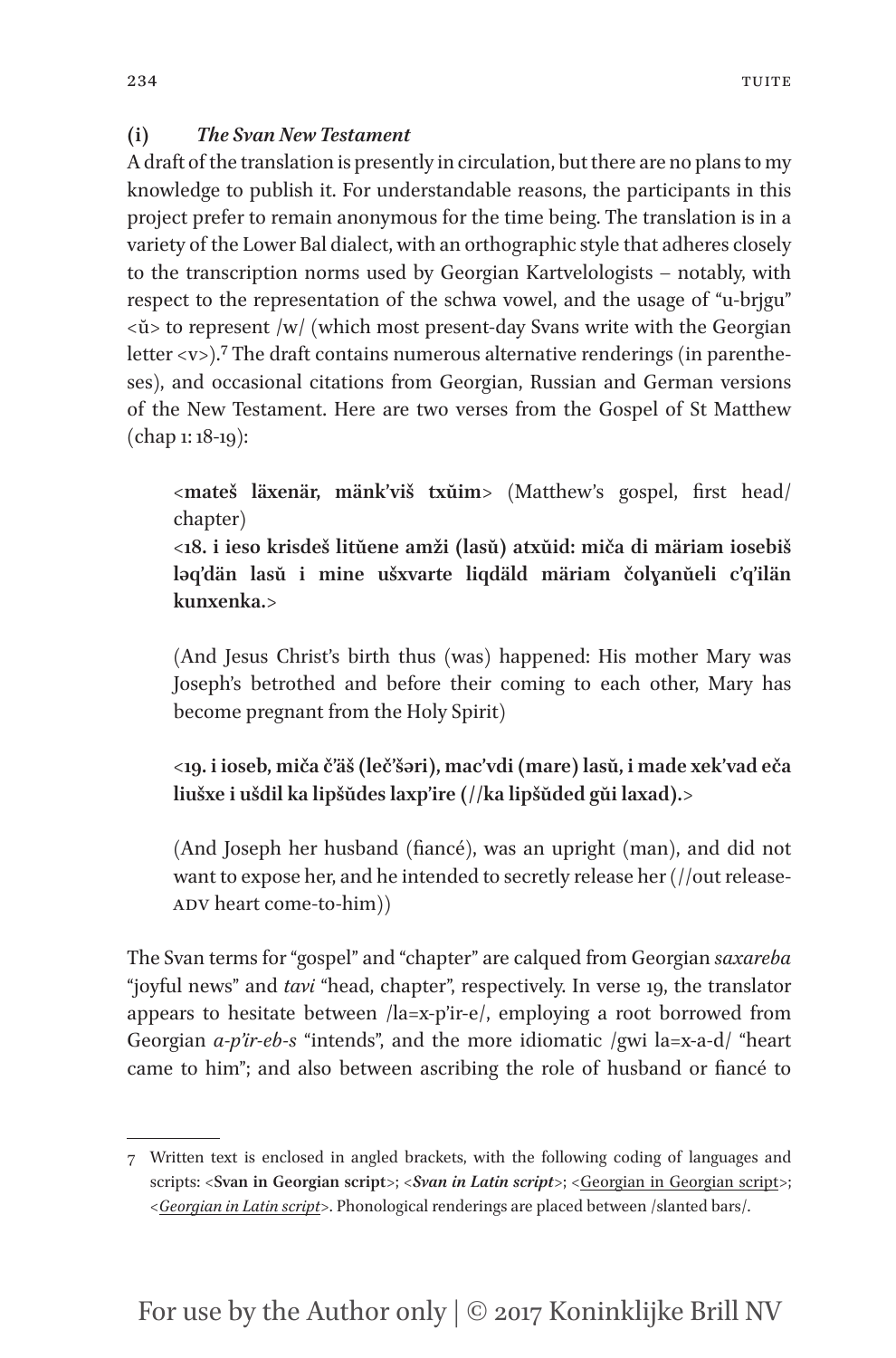Joseph. For the rendering of New Testament terminology pertaining to Jewish and pagan ritual, the translators drew upon the rich vocabulary referring to various aspects of Svan folk religious practice, which are still very much a part of everyday life in Svan villages. In the passage Matthew 23:18-19, for example, the term "offering" (*dōron*) is translated by no fewer than three Svan equivalents: / qid/ "gift", /q'wiž/ "sacrificial animal" (especially its roasted liver), and /lemzir/ "consecrated" (used most often with reference to bread offferings). The holy breads (*toùs ártous tēs prothéseōs*) mentioned in Mark 2:26, "which only the priests were allowed to eat", are described as /uc'onäš/ – literally, "unseeable" – a term used by Svans to denote offfering breads baked from special wheat flour, which only household members are allowed to eat or even see. As equivalents for the Greek terms for "altar" (*thusiastērion, bōmos*), the translators had no Svan term readily to hand, since, in Svan ritual practice, offerings are held up by the presenters (while facing eastwards), and not placed on a table. As equivalents, the translators chose either /laqwmi/ "ritual site" (the term commonly used to designate Christian churches), or /ladbäši/, which denotes the enclosed space adjoining a church where women baked bread for use as offerings (Bardavelidze 1941: 15).

#### **(ii)** *Six Young Authors in Search of an Orthography*

My second example is a short-story competition for teen-age writers, sponsored by the Grand Ushba Hotel in Becho and its Norwegian director Richard Bærug. The first competition took place in 2013, and a second the following year. The submissions were evaluated by a jury of Svan native speakers (including the poet Erekle Saghliani, who projects an image which is simultaneous strongly Georgian and strongly Svan). Here is part of one of the announcements of the 2013 competition on Facebook, written in Georgian script with additional characters.

**<lax si xi 12-xenka 18-teka ləzai (1995-2001 zäiži lətav), si ču ǰamiēda monac'ileob axk'əda lušnu lit'erat'urä k'onk'urste 2013 zaisga! čvatīr lušnud tavisupal tema – imvaiži – žicxändads – livadži, sgvebd līziži mädei eǰk'älibži si maivai ǰalat'. [. . .]. nambuäl xek'ves lēsv 4-xanka 16 gverdteka mädei 2000-xanka 8000 sit'q'va – lēkvisg. īra sačuk**r**äl. mačēne nambuälar ira ečeisga. drev: 1 mart' 2013.>** 

(If you are 12 to 18 years old (born in the years 1995-2001), you can take part in the Svan literature competition for 2013! Write in Svan on any theme – whatever you would prefer – your desires, your successes or whatever you like. [...] The story must be from 4 to 16 pages or 2000 to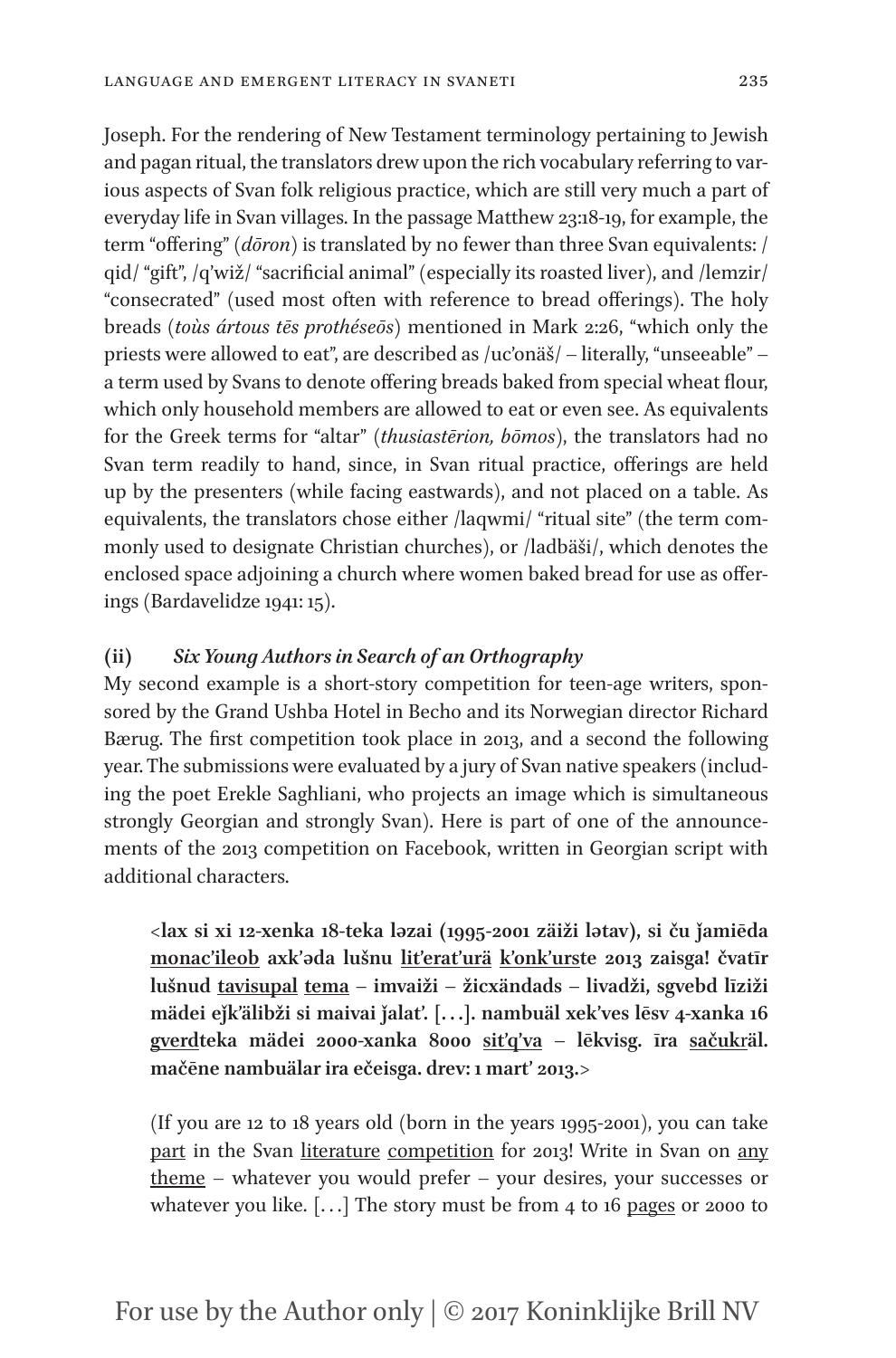8000 words. There will be gifts (prizes) for the best stories. Deadline: 1 March 2013.)

Not all comments posted on the contest's Facebook page were positive: some criticized "mistakes" in the use of Svan, or what they took to be unwarranted code-mixing (Georgian loans in the announcement are marked by underlining). Another commentator cited the passage in the Georgian constitution concerning the status of Georgian as sole official language. Other writers, however, vigorously defended the competition (most of these comments were posted in Georgian, but quite a few in Svan).8

Six young authors, aged 12 to 17, won prizes in the 2013 competition. The texts composed by the prize winners, published in an anthology (Bærug 2013), show interesting variation in orthographic style, since each author had to work out his or her own norms for writing Svan. (This could also be said of the authors of the texts accompanying the stories in the anthology, and the posters and Facebook announcements promoting the contest). The most "authoritative" models for writing Svan are the 20th-century anthologies compiled by linguists, who, as noted earlier, aimed for a fairly explicit representation of the pronunciation. Some of the young writers – especially 12-year-old Erek'le and 14-year-old Mari – appear to have been influenced by the linguists' orthographic norms, including their use of apostrophes to mark vowel syncopation when a clitic is attached to the following word (e.g.  $\langle \check{z}'\check{z} \rangle = \frac{\check{z}(i)}{\check{z}(i)} \cdot \frac{\check{z}(i)}{\check{z}(i)}$ QUOT"). Two writers however devised a phonologically-based orthography reminiscent of that used in the 1908 soldier's diary. 17-year-old Jemal tended not to write schwas in contexts where they were automatically inserted before resonants (/x-a-k'pən-x/ "offers" written <xak'pnx>; /daqəls/ "goat-DAT" written <**daqls**>), or otherwise predictable. On the other hand, schwa was usually written when it functioned as the root vowel of a word (e.g. <**ɣən**> "festival").9 One writer from the Lower Bal dialect area, 17-year-old Giorgi, employed phonetically-precise spellings, but not necessary those favored by the linguists.

<sup>8</sup> Responding to previous comments criticizing the quality of the Svan used in the competition announcement, one user posted the following sarcastic remark in Svan: *<si xochaamd atdawy lushnud i echqaango axgacxad qa; konkurs>* (You have such a good command of Svan, so announce your own competition).

<sup>9</sup> It is worth noting that Sopho and Jemal – the two authors who favored phonological spellings – are the grandchildren of Goguca Xergiani, now 80 years old, who was one of the pioneers of the newest phase of Svan writing. She is the author of a 2-volume collection of Svan-language poetry and prose, "Maxvshi Baba"; vol 1, 1999; vol 2, 2004.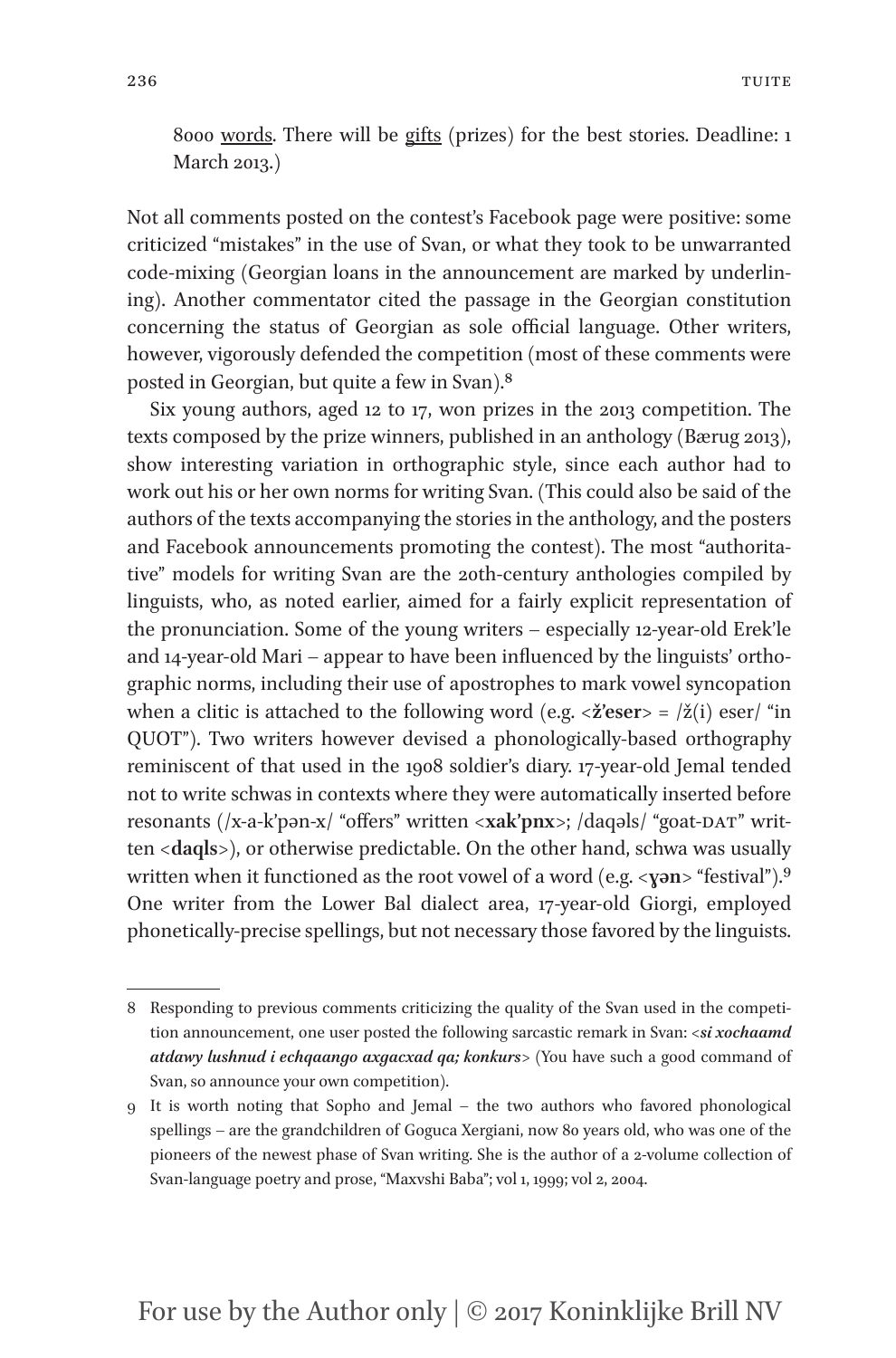To represent the schwa vowel, Giorgi chose the Georgian letter "o" with an umlaut sign, implying that he pronounced schwa with a degree of lip-rounding (<**löxins**> = /ləxin-s/ "good times-DAT"; <**daqöl**> = /daqəl/ "goat").10

The orthographic styles of the six prize-winners can be summarized by comparing three parameters: (1) representation of schwa, (2) representation of the glide [j], (3) use of apostrophes to signal vowel loss at the point of word liaison:

|                         | (-1) underspecified                | (o) middle ground                  | $(+1)$ precise                                          |
|-------------------------|------------------------------------|------------------------------------|---------------------------------------------------------|
| schwa $\lceil a \rceil$ | [a] usually omitted:               | [ə] written:                       | $\left[\Theta\right] = \langle \ddot{\theta} \rangle$ : |
|                         | Sopho, Jemal                       | Mari, Salome, Erekle               | Giorgi                                                  |
| yod [j]                 | $[i] = i$                          | $[i] = $ most times                | $[i] = $ always                                         |
|                         | Sopho, Jemal                       | Mari, Giorgi, Erekle               | Salome                                                  |
| liaison with            | no apostrophes:                    | apostrophes after $\check{z}(i)$ : | apostrophes always:                                     |
|                         | vowel syncope Sopho, Jemal, Giorgi | Mari                               | Salome, Erekle                                          |

#### **(iii)** *Intimate Literacy: Svan-Language Facebook Chat*

As has been frequently noted, phone text-messaging and the social media have contributed to the emergence of new genres of writing, as well as an intensification of written communication among many users. One seemingly paradoxical feature of new-media communication is that it favors both the use of widely-spread languages (English, in particular) and in-group-oriented linguistic innovations (such as the rapidly-changing corpus of abbreviations, neologisms and cybercultural references inventoried on such sites as "Know Your Meme" and "Urban Dictionary"). In terms of the contrastive directions of sociolinguistic evolution described by Thurston (1987), social-media communication is simultaneously exotero- and esotero-genic: oriented toward openness and exclusion. Of the social media which have emerged in the new millennium, I have focussed my attention on Facebook (FB). Users of Tumblr, Reddit, 4Chan and the like generally identify themselves by pseudonyms, rarely if ever

<sup>10</sup> This vowel was described by the phonetician S. Zhghent'i (1949: 65-66) as a "delabialized  $|u|$ " ([ $u$ ] or [ $\tau$ ]), which is how it sounds to me. One wonders if some Svan speakers are manifesting the same trend toward rounded schwa as has occurred in some varieties of European French.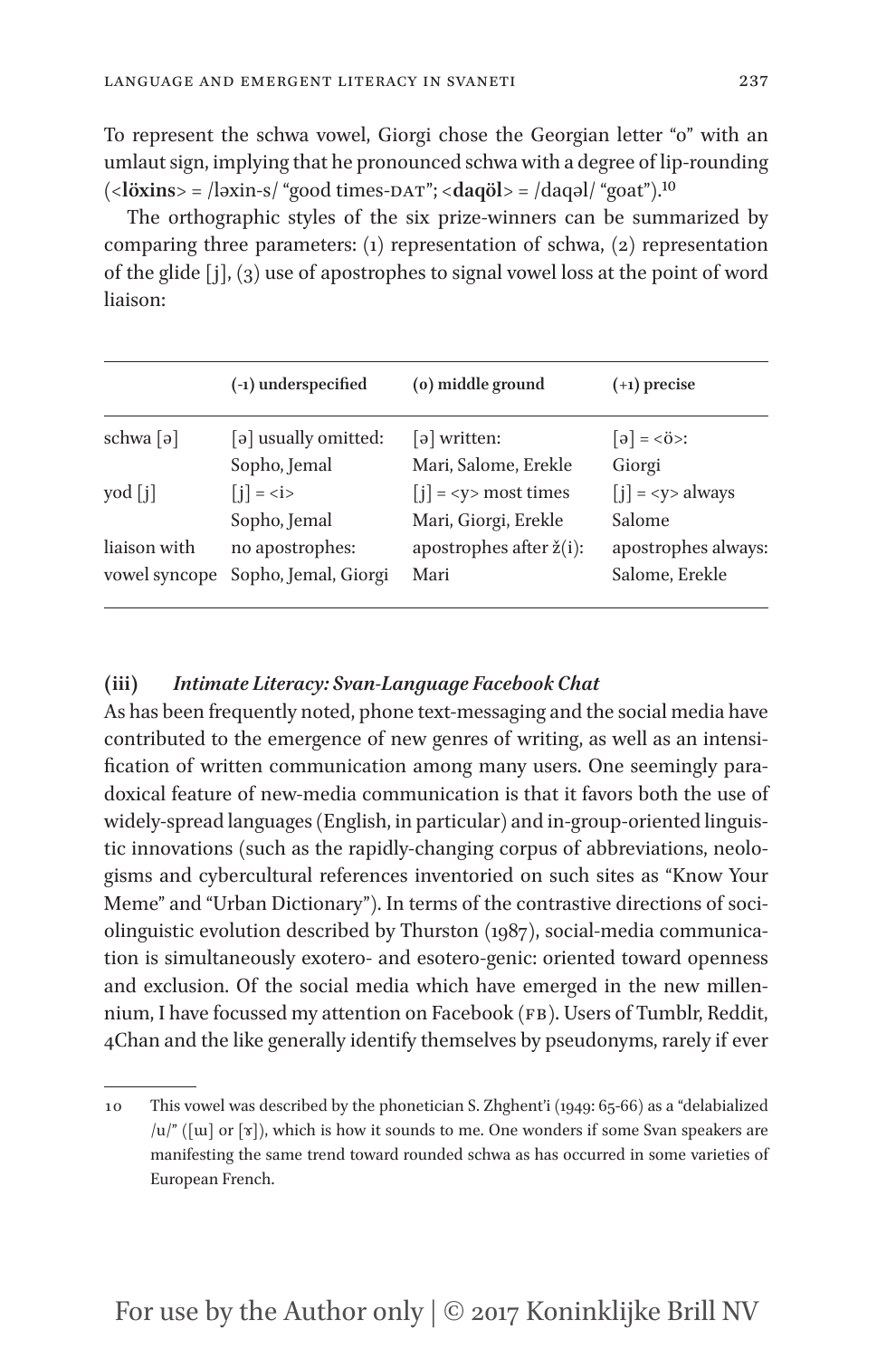meet face to face, and form thematically-centered discussion groups. Most FB users, on the other hand, display their real names, and cluster into minicommunities largely comprising individuals who are also acquainted with each other off-line.

In Facebook communities comprising a Svan-speaker and his/her "friends", or Svaneti-based discussion groups and their members, the proportion of Svan language use relative to Georgian varies considerably.<sup>11</sup> Some communities appear to avoid Svan altogether, whereas in others Svan expressions and interventions occur in almost every discussion. These electronicallymediated exchanges among acquaintances could be characterized as a form of intimate literacy. Like more traditional manifestations of intimate literacy, such as diaries and personal letters, Svan-language FB chat tends toward in-group- oriented opacity (from the standpoint of outsiders), spontaneity, code- switching, playfulness, and laxity with respect to norms for written communication. FB Svan orthography, whether in Georgian, Latin (or occasionally Russian) characters, resembles the system used by the soldier Nak'an in 1908: limited to the letters in the standard alphabet, but fairly adequate in phonological terms. Unlike its predecessors, though, Svan intimate literacy on Facebook is multiparticipant, evolves in realtime, and is not dependant on the production of relatively durable artifacts such as letters or books. The frontier between private and public communication is more porous, since outsiders can "listen in" on the discussions on many FB pages – one is reminded of the simultaneously closed and open nature of cellphone conservations in public spaces. Here are two examples of recent Svan Facebook communication (personal names have been anonymized):

(a). The first example is a posting headed  $\langle$ talibani mulaxeli q'opila, icodit?> (The Taliban is from Mulakh, didn't you know?), accompanied by a photograph of a man holding a gun. This elicited a sequence of joking comments in both Georgian and Svan, including a Russian adjective as well. Some participants switched codes within a single intervention.

AB: <**o---s xoša xaǰeš>** :)) (He really resembles O-)

EF:  $\langle$ namet'ani didi p'at'ivi xom araa talibanistvis $\langle \mathcal{O} \rangle$  (That is not excessive respect for the Taliban)

<sup>11</sup> My sample – which includes groups based in Lower as well as Upper Svaneti – is of course biased toward people I know personally, or friends of friends.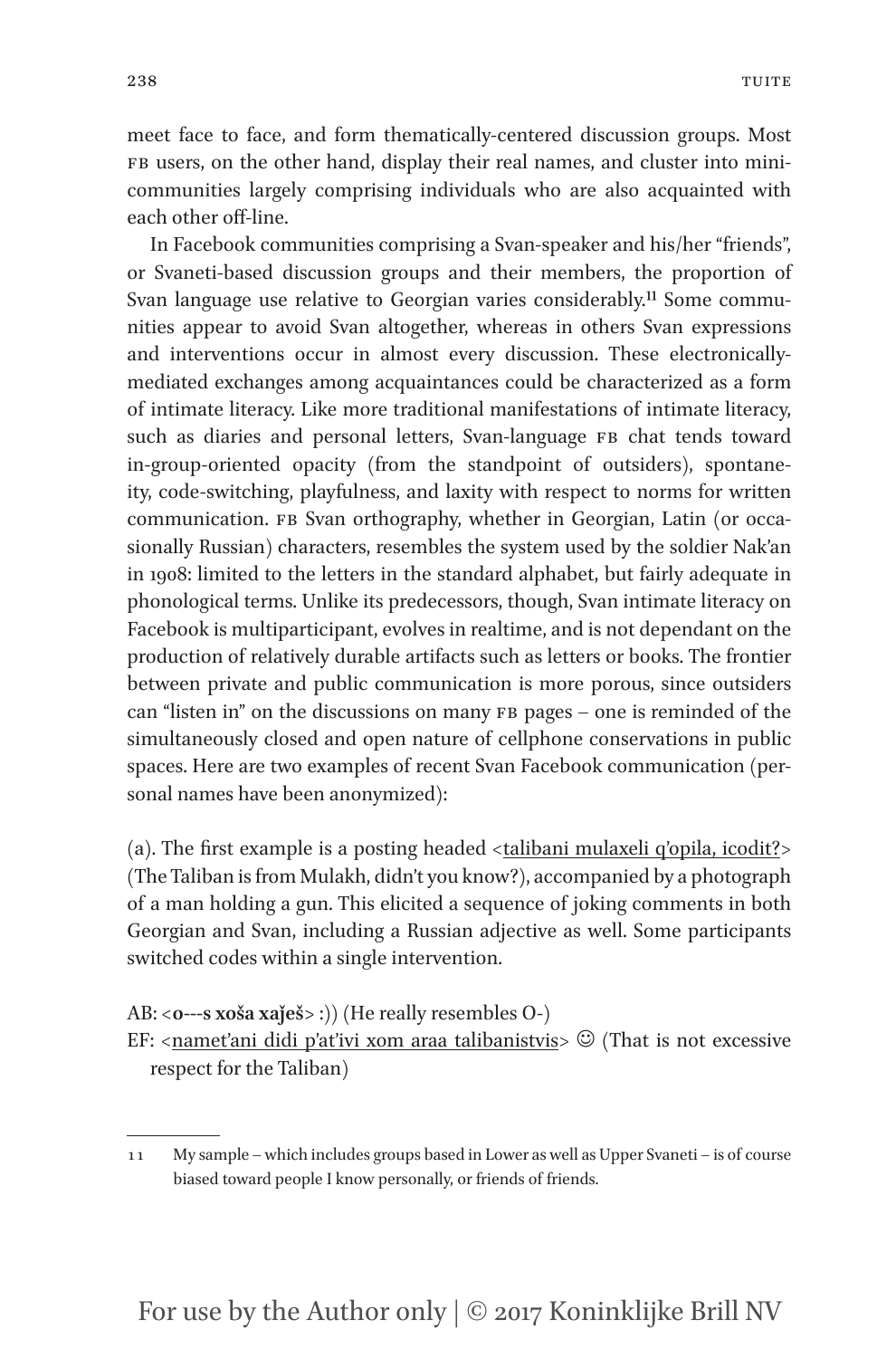- CD: <**o---s deesa, xadu k---alšaal isgiidraal>** ☺ (Not O-, rather he looks a lot like the K- family) [*reference to AB's relatives*]
- EF:  $\langle$ <u>k'rasni</u> **mlax** xo iq'o da axla taliban ... t'ašiii> :))) (There was [R: red] Mulakh and a now a Taliban . . . Applause :))))). [*This refers to a previous posting where the expression "Red Mulakh" appeared, albeit entirely in Svan*].
- CD: <<u>čven</u> "švania txvim" <u>vart, is k'i ara, ra kvia</u>>...:))) (We are "the head of Svaneti", this is not, what's it called ...

EF: <uoiiiii uoiiiiii dedee>  $\odot$ 

GH: <mulaxši tu mest'iaši imaleba> (Is he hiding in Mulakh or Mestia?) [*Mulakh and Mestia are neighboring communes in Upper Svaneti*].

 $\{I[: ))))))))))))$ 

(b). A prayer for one's brothers. The following text, also in Georgian script, was posted by KL in early February 2014, at the time of the mid-winter torch festival (*Limp'æri*). At this time, Svan men carry lit torches to their neighborhood church, one for each male in the family, and pray for the peace and well-being of the community's menfolk.

**<he ɣerbet, ǰgurags didab, atpišir mušvan mulump'ari, žaxirian limačd merde, atasd atgen ladi xedvai korxanka lamp'ar kačes eči lizge lirde. xoca paq' esag mušvan mara čiesgi nensga, atasdu amgenenad, atasu aǰhienax, mišgu laxvbas, L, K, D, Z, X, G, G . . .>** 

(O God, glory to St George, increase the numbers of Svan torch-bearers, renowned elders. Raise up by thousands those who go out from their houses today with torches, [increase] their lives and being. Set a good hat upon all the Svan men among them, raise them up a thousandfold, may you be numbered in thousands, my brothers [*there follows a list of names*])

The posting was followed by two responses, one in Svan and one in Georgian:

MN: <**ɣerbetu ǰamz ri>** (May God bless you) OP: <u>dzma xar, --. genacvale šen</u> .. (You are a brother, K--. You are dear to me.)

KL's orthography ignores the distinction between long and short vowels, and that between [æ] and [a]. He represents schwa with the Georgian letter "u" (e.g. <**ǰgurags**> = /ǰgərǟgs/ "St-George-DAT"). MN, however, leaves a space in the middle of the word <**jamz ri**> where schwa appears (/jamzəri/ "blesses you").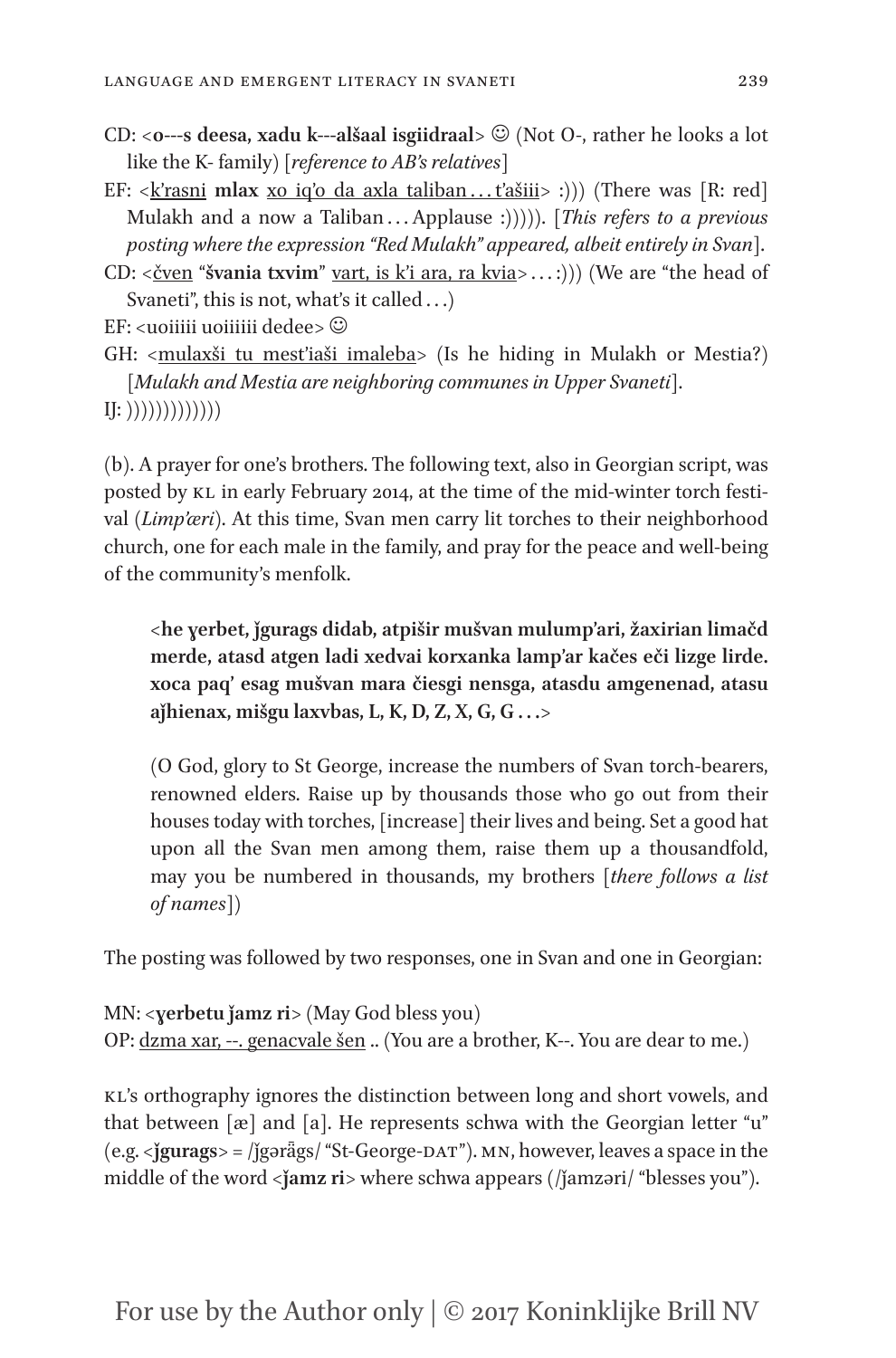#### **5 Conclusion**

As much as it might go against the ambitions of both those who proclaim Georgian as the sole literary language for those who identify as Georgians, and those who aspouse the creation of a standardized Svan for use in education, publication and administration, the young authors and Facebook-users seem to have found a third way. Through their effforts, and those of many of their contemporaries, a new Svan literacy is emerging which coexists with literacy in Georgian and other languages (formerly Russian, and now increasingly English). The new literacy has so far sidestepped the fraught issue of standardization, which would favor one variety of Svan to the detriment of the others.<sup>12</sup> Svan writing has assumed many of the same functions as Svan orality, as an intimate register signalling identity, belonging and closeness. It is developing as a medium for humor, prayer and the reinforcing of attachment. If there is a message in this for us concerned outsiders – including those lowlanders who believe they know better what the Svans need than do the Svan themselves – it may well be that we should stand aside and let the young people decide what forms and functions Svan literacy should assume. We should do what we can to provide encouragement and resources, but above all we must not stand in their way.

#### **Acknowledgments**

I wish to express my deepest thanks to those of my Svan friends and colleagues who contributed directly or indirectly to this paper, and in particular, Medea Saghliani; Nino, Leri and Levan Tserediani; and Rusudan Ioseliani. Thanks also to Richard Bærug, Paata Bukhrashvili and Greg Anderson for helpful comments; and to Gurkan Dogan and his colleagues for their generous and intellectual stimulating hospitality during my stay at Ardahan University. *Iwæsu xarid!*

<sup>12</sup> Standardization is also not strictly necessary in the case of Svan, since the dialects are largely intelligible with each other. The principal diffferences concern vowel length (which as mentioned has little semantic load), umlaut, sycope and some aspects of morphology. Selection of the Upper Bal dialect spoken in Mestia – the economic and administrative center of Upper Svaneti – as the basis for a standard language would oblige speakers of the Lower Bal and Lentekh dialects to learn to write long vowels which do not exist in their vernaculars.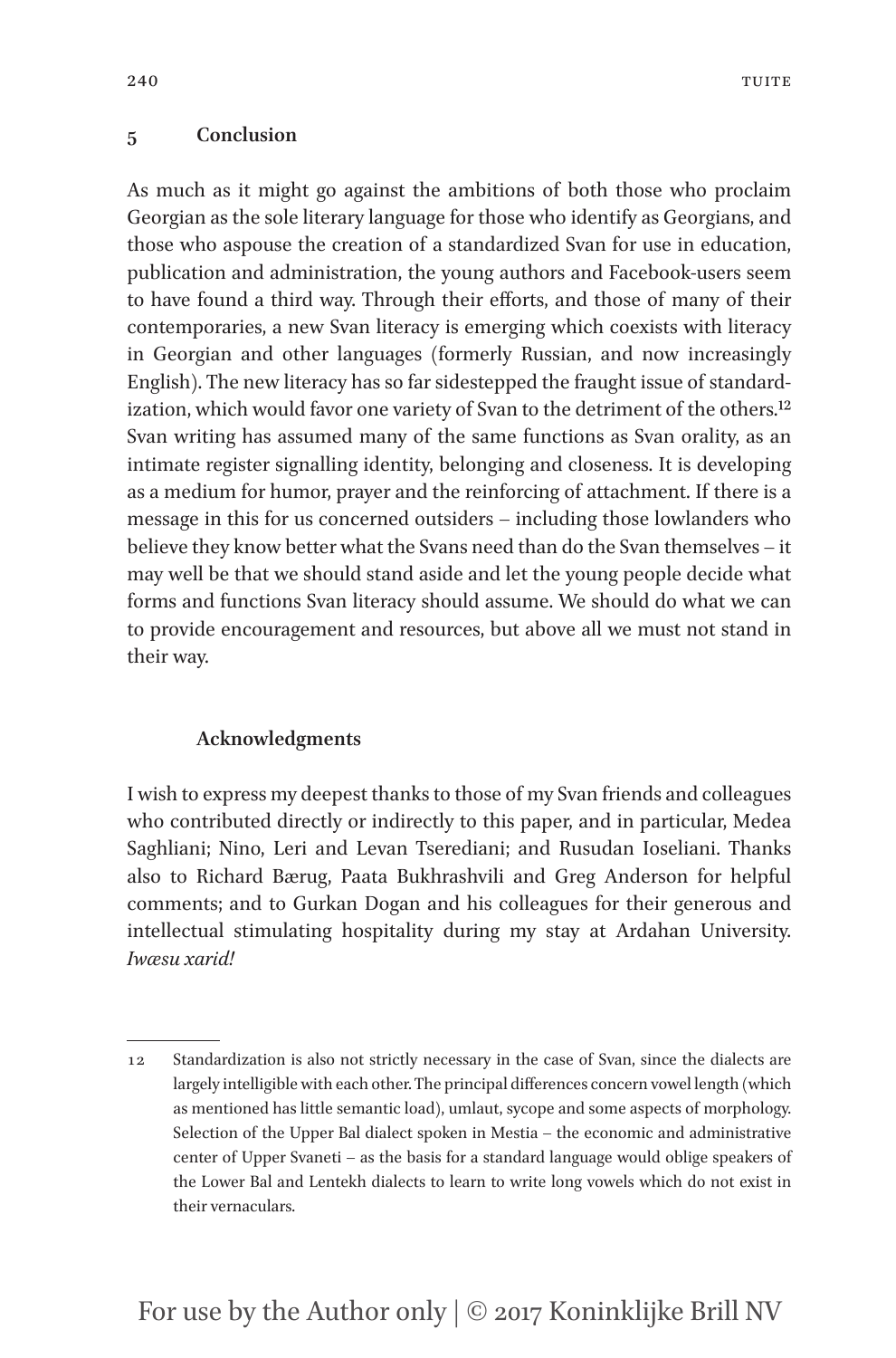#### **Bibliography**

- Abuladze, Ilia, chief ed. 1963. Grigol xandztelis cxovreba (The Life of Grigol of Xandzta). *Dzveli kartuli agiograpiuli lit'erat'uris dzeglebi, c'igni I (V-X ss.)*, 248-319. Tbilisi: Mecniereba.
- Bardavelidze, Vera. 1941. *kartvelta udzvelesi sarc'munoebis istoriidan: ɣvtaeba barbarbabar* (From the history of the ancient beliefs of the Georgians: the deity Barbar-Babar). Tbilisi: Mecniereba.
- Bærug, Richard, ed. 2013. *lušnu bopšre lit'erat'ura / svanuri sabavšvo lit'erat'ura/ Svan youth literature.* Tbilisi: Sulakauri Publishing.
- Cagareli, A. 1873. O grammatičeskoj literature gruzinskago jazyka. Kritičeskij očerk. Sanktpeterburg: Imperatorskaja Akademija Nauk.
- Davitiani, A., V. Topuria and M. Kaldani, eds. 1957. *svanuri p'rozauli t'ekst'ebi II: balskvemouri k'ilo* (Svan prose texts, II: Lower Bal dialect). Tbilisi: Mecniereba.
- Gippert, Jost. 2005. Endangered Caucasian languages in Georgia. *Lessons from Documented Endangered Languages*, David K. Harrison, David S. Rood & Arienne Dwyer, eds. Amsterdam 2008, 159-194.
- Gogebashvili, Jakob. 1876/1976. *deda ena, anu anbani da p'irveli sak'itxavi c'igni* (Mother tongue, or Alphabet and first reader). Tbilisi: Ganatleba.
- Gogebashvili, Jakob. 1912/1976. *bunebis k'ari. mesame da meotxe c'lisatvis* (The Gate of Nature. For third and fourth grade). Tbilisi: Ganatleba.
- Gren, A. N. 1890. *Svanetskie teksty. Sbornik materialov dlja opisanija mestnostej i plemën Kavkaza* X, Otdel 2: 76-160.
- Güldenstädt, Johann Anton. 1787. *Reisen durch Russland und im Caucasischen Gebürge.* Vols. I-II. St. Petersburg: Kayserliche Akademie der Wissenschaften.
- Ingoroq'va, P'avle. 1941. *svanetis saist'orio dzeglebi* (The historical documents of Svaneti). Tbilisi: Mecniereba.
- Klaproth, Julius von. 1814b. *Kaukasische Sprachen. Anhang zur Reise in den Kaukasus und nach Georgien.* Halle & Berlin: Buchhandlung des Hallischen Waisenhauses.
- Larmer, Brook. 2014. Medieval mountain hideaway. *National Geographic*, October 2014, 78-99.
- Lewis, M. Paul, Gary F. Simons, and Charles D. Fennig (eds.). 2015. *Ethnologue: Languages of the World, Eighteenth edition.* Dallas: SIL International. Online version: http://www.ethnologue.com.
- Lušnu anban / Svanetskaja Azbuka (Svan alphabet) 1864. Tiflis: Tipografija Glavnago Upravlenija Namestnika Kavkazskago.
- Nizharadze, Besarion. 1962 (Vol I), 1964 (Vol II). *ist'oriuli-etnograpiuli c'erilebi.* (Historical and ethnographic essays). Tbilisi: Tbilisi State University Press.
- Nizharadze, G. & I. 1894. *Svanetskie teksty. Sbornik materialov dlja opisanija mestnostej i plemën Kavkaza* XVIII: 91-132.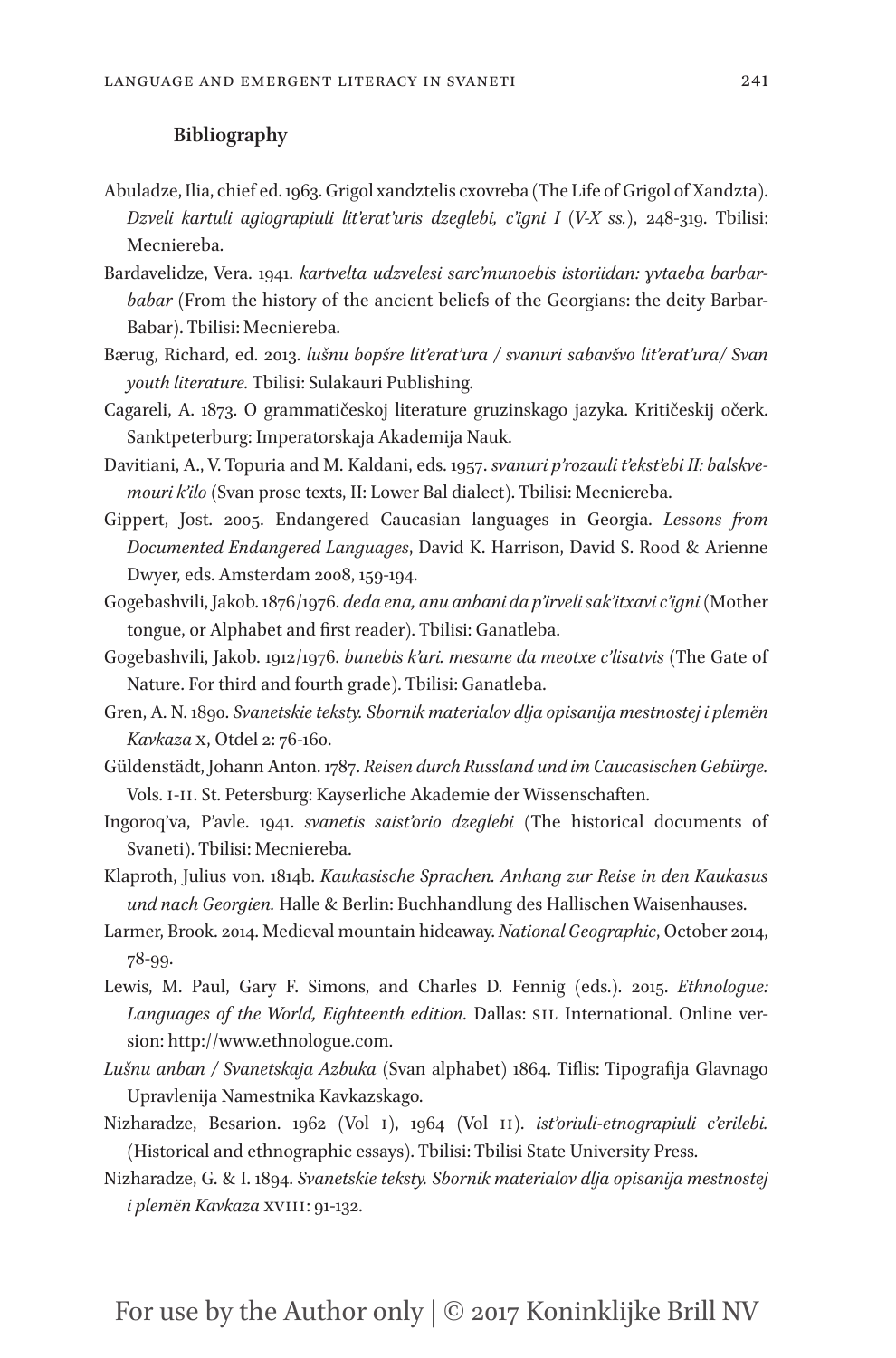- Nizharadze, Iv. 1890. *Svanetskija skazki. Sbornik materialov dlja opisanija mestnostej i plemën Kavkaza* X, Otdel 2: 161-241.
- Nizharadze, I. I. 1910. *Russko-svanskij slovar'. Sbornik materialov dlja opisanija mestnostej i plemën Kavkaza* XLI: 1-520.
- Oniani, A., M. Kaldani and Al. Oniani, eds. 1979. *svanuri p'rozauli t'ekst'ebi IV: lašxuri k'ilo* (Svan prose texts IV: Lashx dialect). Tbilisi: Mecniereba.
- *Otčet* 1864. Otčet o sostojanija i deistvijax Otdela s 1859 do 1863. *Zapiski Kavkazskago Otdela Imperatorskago Russkago Geografijičeskago Obščestva* Knižka VI: 1-42.
- Put'k'aradze, T'ariel. 2002. kartvelebi, zogadkartuli samc'ignobro ena da kartvelta dialekt'ebi [The Georgians, the Common-Georgian literary language and the Georgians' dialects]. *Kartveluri memk'vidreoba* 6.187-203.
- Put'k'aradze, T'ariel. 2003. monatesave enobriv erteulta k'valipik'aciis sak'itxisatvis tanamedrove mecnierebaši [On the question of the qualification of related linguistic units in contemporary science]. *Kartveluri memk'vidreoba* 7.206-227.
- Put'k'aradze, T'ariel, Dadiani, Ek'a & Sherozia, Revaz. 2010. *evrop'uli kartia regionuli an umciresobis enis šesaxeb da sakartvelo* (The European Charter for Regional or Minority Languages and Georgia). Kutaisi: National Institute of Education.
- Savenko, E. A. 2010. Iz istorii dejatel'nosti obščestva vosstanovlenija pravoslavnogo xristianstva na Kavkaze (k 150-letniju osnovanija). Universitetskie čtenija 2010: materialy naučno-metodičeskix čtenij Pjatogorskogo gosudarstvennogo lingvističeskogo universiteta. Pjatigorsk, 15. pp 91-97.
- Shanidze, A., Kaldani, M. & Ch'umburidze, Z., eds. 1978. *svanuri enis krest'omatia.* (A chrestomathy of the Svan language). Tbilisi: Tbilisi University Press.
- Shanidze, A., V. Topuria & M. Gujejiani, eds. 1939. *svanuri p'oezia* (Svan poetry). Tbilisi: Mecniereba.
- Shanidze, A. & V. Topuria, eds. 1939. *svanuri p'rozauli t'ekst'ebi I: balszemouri k'ilo* (Svan prose texts, I: Upper Bal dialect). Tbilisi: Mecniereba.
- Silogava, Valeri. 1986, 1988. *svanetis c'erilobiti dzeglebi (X-XVIII ss).* (The written documents of Svaneti, 10th-18th centuries). Tbilisi: Mecniereba.
- Tepcov, V. Ja. 1890. Svanetija (Geografičeskij očerk). *Sbornik materialov dlja opisanija mestnostej i plemën Kavkaza* X, Otdel 1: 1-68.
- Thurston, William R. 1987. *Processes of change in the languages of north-western New Britain. Pacific linguistics*. Series B no. 99. Canberra: Research School of Pacific Studies, Australian National University.
- Topuria, V. & Kaldani, M. eds. 1967. *svanuri p'rozauli t'ekst'ebi III: lent'exuri k'ilo.* (Svan prose texts, III: Lent'ex dialect). Tbilisi: Mecniereba.
- Tschantladse, Isa, Rusudan Babluani & Heinz Fähnrich. 2003. *Tscholurswanisch-Deutsches Verbenverzeichnis.* Jena: Friedrich-Schiller-Universität.
- Tuite, Kevin. 1997. *Svan. (Languages of the World / Materials, vol. 139);* München: Lincom Europa.